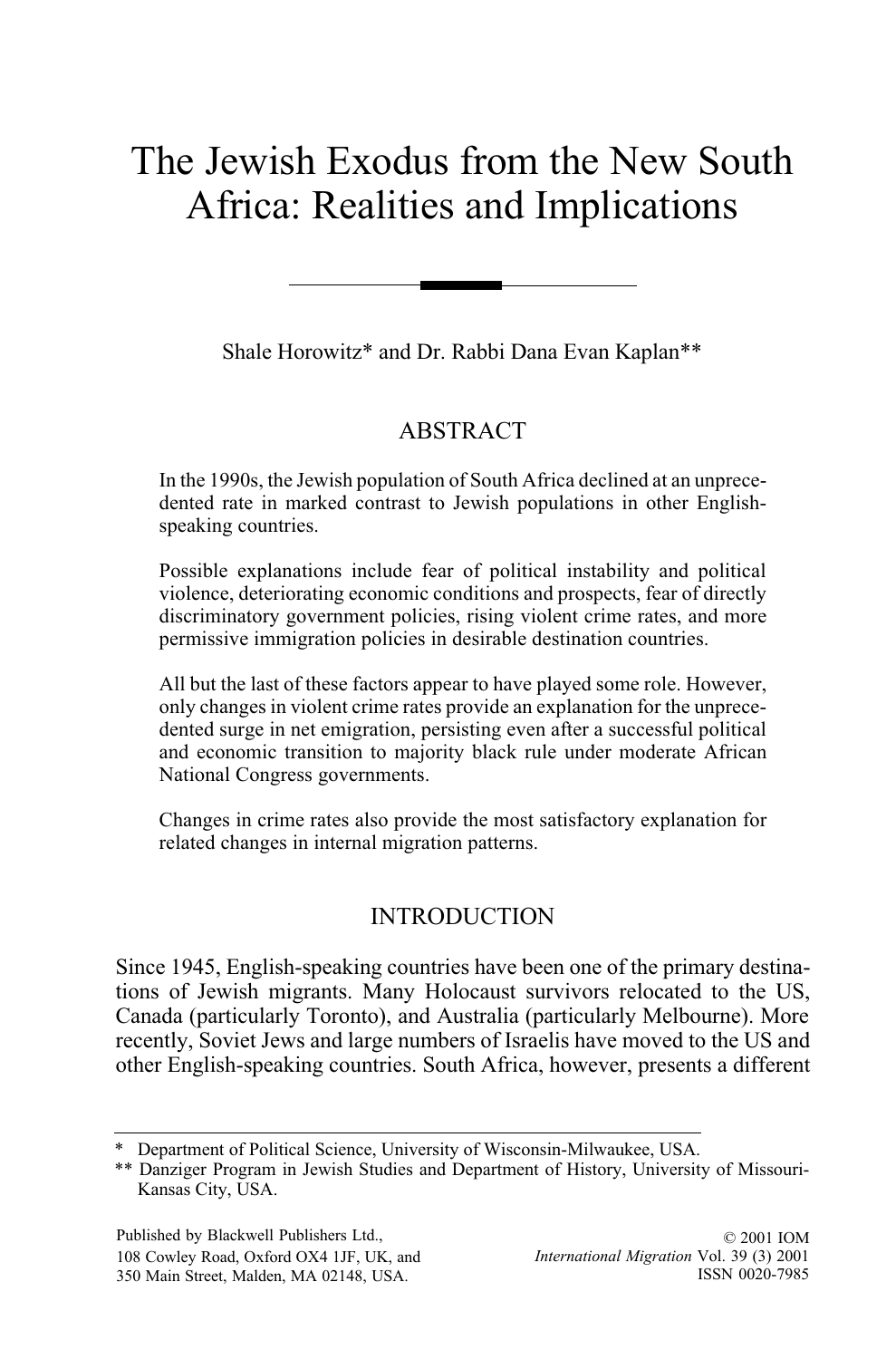picture. Not only has it not served as one of the beacons for Jewish immigration, but in the past 30 years it has become a major source of emigration to other English-speaking countries, and to a lesser extent Israel.

This emigration accelerated dramatically in the 1990s, becoming one of the main themes of contemporary South African Jewish life. During the 1970s and 1980s, new and returning Jewish immigration offset emigration to a significant extent. But immigration slowed sharply during the 1990s.

In the postwar period through the 1980s, South African Jewish internal migration was typically from rural communities and smaller cities to major urban centres, particularly Johannesburg and Cape Town. More recently, Jews are migrating from traditional Jewish inner city neighourhoods, such as Hillbrow in Johannesburg, to outlying suburbs, and more generally from Johannesburg to Cape Town. The last decade has also seen the continued relative growth of traditional religious communities, albeit from a base population already unusually traditional compared with those of other English-speaking countries.

Why has the 1990s seen such a dramatic decline in the Jewish population of South Africa? Why is the rapidly shrinking remainder increasingly concentrating in Cape Town, in a few Johannesburg suburbs, and in a few more urban traditional religious communities in Johannesburg and Cape Town? This article examines a number of possible causes of the decline and restructuring of the South African Jewish population. Migration is often driven by actual and expected macroeconomic trends. In South Africa, much economic uncertainty has been associated with the 1994 shift to black majority rule. Political instability and particularly political violence  $-$  and fear of such in the future  $$ is another important determinant of migration. In South Africa, surges of political violence were marked by the 1976 Soweto uprising and the 1985 State of Emergency, and renewed political violence was feared in the run up to the 1994 elections. Whites have also feared that race-based hiring quotas are becoming a significant obstacle to economic advancement. Since the early 1990s, there has also been a dramatic surge both in general violent crime rates, and in the proportionate exposure of the wealthier white population to violent crime. It is also possible that emigration has been fueled by changing policies in preferred destination countries, such as Australia, the UK, and the US. Although incomplete statistical evidence makes explanation more conjectural than usual, we argue that variation in the timing and rate of change of net emigration during the 1990s is best accounted for by changes in exposure to violent crime. This conclusion is strengthened by consistent changes in internal migration patterns, and in socio-religious structure, and by the findings of the 1998 National Survey by the Kaplan Centre and the Institute for Jewish Policy Research (KC/IJPR).<sup>1</sup>

Following a review of the history of the South African Jewish community, the first part of this article examines patterns of emigration, immigration, and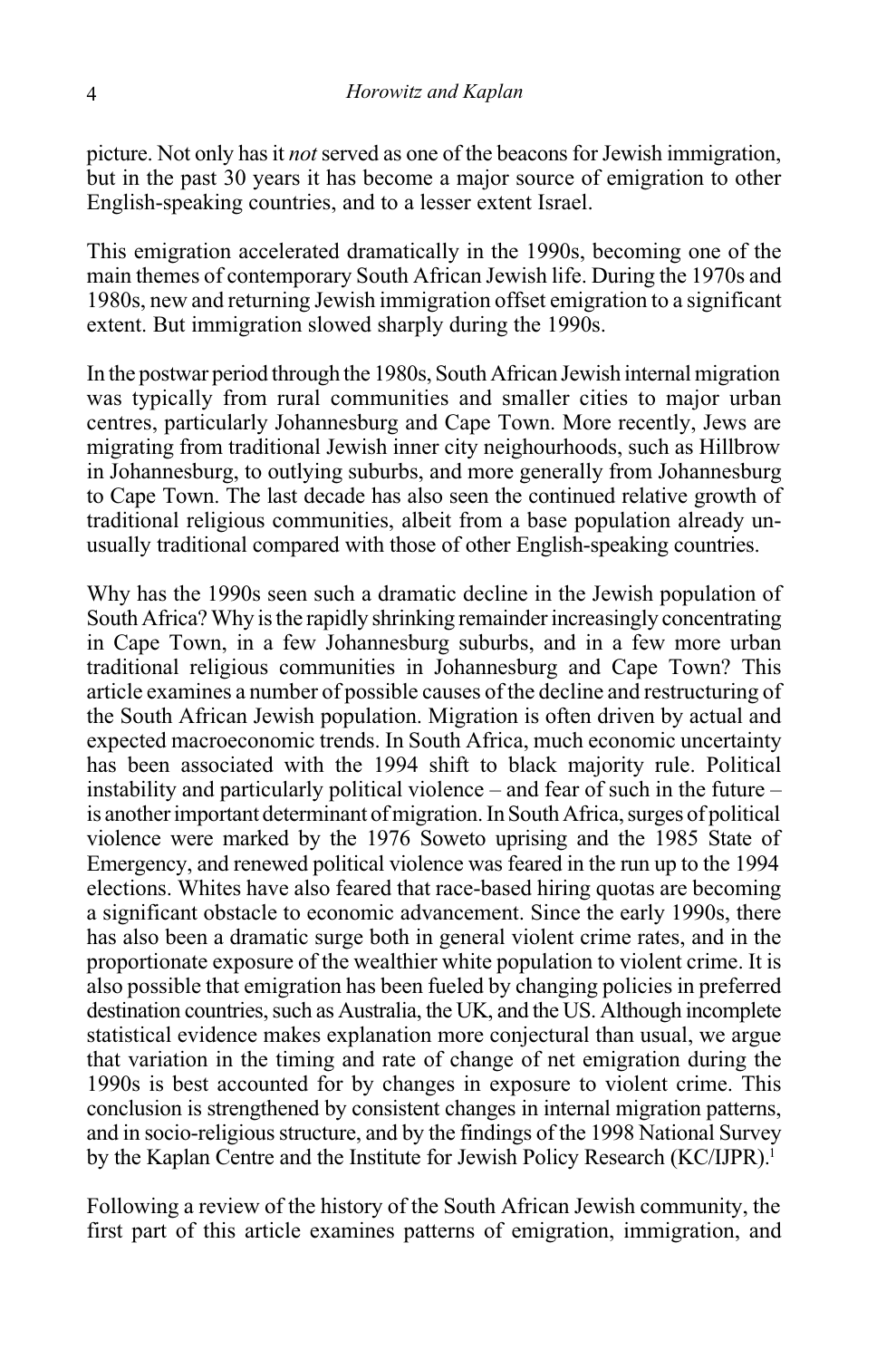internal migration. The second part examines a series of possible explanations for dramatic changes during the 1990s, and discusses their likely relative importance. This discussion is then supplemented with an analysis of individuallevel data from the 1998 KC/IJPR National Survey. The final part addresses the communal impact of recent changes and discusses future possibilities.

# A BRIEF HISTORY OF JEWS IN SOUTH AFRICA

A handful of persons of Jewish ancestry – Dutch, German, and English – lived in South Africa from around the time of first white settlement as employees of the Dutch East India Company at the Cape of Good Hope in 1652 (Herrman, 1935; Saron and Hotz, 1956; Elazar and Medding, 1983; Arkin, 1984). However, the fact that the Dutch East India Company required that colonists conform to the Dutch Reformed religion effectively prevented any practicing Jews from settling at the Cape Colony, as it was then called (Elazar with Medding, 1983: 137). The first Jews to establish communities in South Africa were British Jews who arrived when the British first occupied the Cape around 1806; their numbers increased after 1820 and by 1880 there were an estimated 4,000 in the Cape Colony. By 1891 the number had increased to 10,000, and by 1899 to about 24,000 (Saron and Hotz, 1956: 89). Most of these early Jewish settlers, primarily the English but also some Germans, were upper middle class and included many doctors, lawyers, other professionals, and many merchants (Elazar with Medding, 1983: 166).

Jewish communal life emerged around the 1840s. The first Jewish congregation, called Tikvath Israel (Hope of Israel), was established in Cape Town in 1841. Other milestones included the first register of Jewish births and deaths (1843), the first Jewish marriage (1844), the first burial in the new Jewish cemetery (1844), the arrival of the first Sefer Torah (scroll of the five books of Moses), and the first mohel (ritual circumciser) (1847). Over time, Jewish settlers spread throughout the Colony in search of opportunities. The founding dates of the other main Jewish communities were: Port Elizabeth, 1862; Kimberley, 1875; Durban, 1883, Johannesburg, 1887, and Pretoria, 1890 (Elazar with Medding, 1983: 153).

Between the late 1840s and late 1860s, however, Jewish communities in the Cape Colony were struggling to survive. The weak economy was a disincentive to immigration, and many Jews intermarried and assimilated with the Christian majority. By the 1870s, however, the various Jewish communities had become more firmly rooted due in no small part to the discovery of gold and diamonds on the Witwatersrand (Saron, 1965: 10-11; Herman, 1941: 32-33).

Beginning in 1880, the character of South African Jewry was forever changed. Between 1880 to 1910 some 40,000 Jews immigrated from Eastern Europe,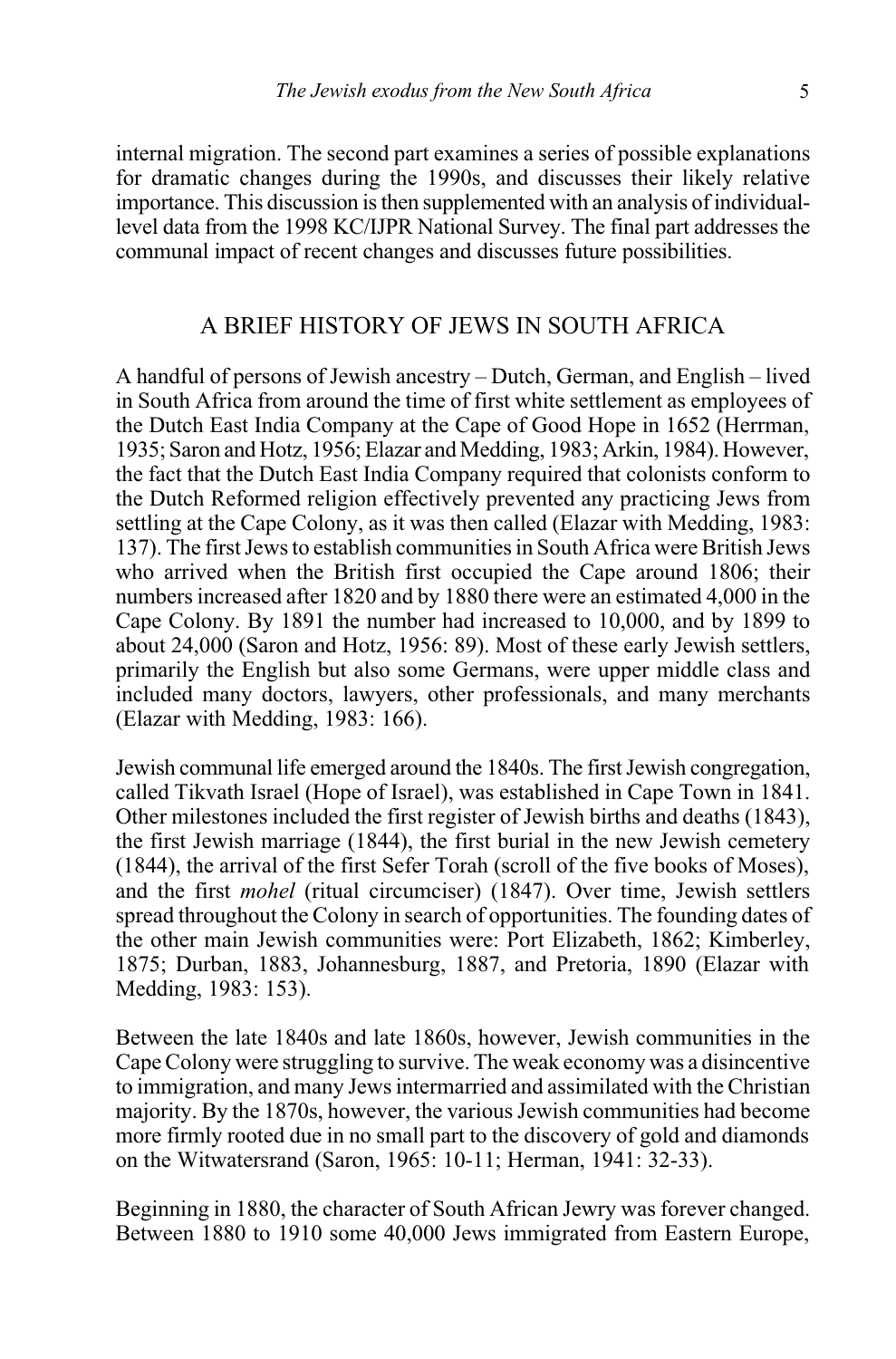and another 30,000 between 1910 and 1948 (Shimoni, 1980; Shimoni, 1988: 10). They were part of the vast numbers of persons  $-$  including some 3,000,000 Jews who left Europe, many fleeing political oppression, warfare and/or economic hardship; others were driven by the spirit of adventure and the lure of greater opportunities in the "new land".

Not only did most of these Jews come from Lithuania and Byelorussia, but an estimated 80 to 85 per cent of all Jews in South Africa came from a relatively few places in these regions. As a result, the character of South African Jewry is very Lithuanian, or Litvak in Yiddish terminology. A Litvak is a Jew who came from the pre-1917 Czarist Russian provinces of Vilna, Kovno, Grodno, and Northern Suwalki, areas that were Lithuanian-Polish in character; or from Vitebsk, Minsk, and Mogilev, areas that were Byelorussian in character. Because of inexact record-keeping practices during the late nineteenth and early twentieth centuries, it is difficult to prove the estimate of 80 to 85 per cent. However, circumstantial evidence indicates that this figure is probably credible. Even prior to the outbreak of the Anglo-Boer War in 1899, more than half the estimated 24,000 Jews in South Africa were Eastern Europeans; there were also about 7,000 British Jews and about 3,000 German Jews. Many of the German Jews had lived in England before coming to South Africa, as had a good percentage of the Eastern Europeans (Shimoni, 1980: 5-6, 12).

Although many Lithuanian immigrants settled in urban areas, other "pioneers" chose to seek fortunes in less developed areas such as Natal, the Transvaal, and the Orange Free State. Many became peddlers on the veld (the great Southern African plains), eventually opening prosperous country stores (Elazar with Medding, 1983: 169). Lithuanian Jews in the town of Oudtshoorn in the Karoo province area were pioneers in the ostrich feather trade which developed into an important import-export business.<sup>2</sup> Although they could not legally hold public office or be in the civil service, many early Jewish settlers were considered respectable leaders in their wider communities and also became active in building their own communities.

Jews were allowed to enter South Africa fairly freely until intake was curtailed severely by the Quota Act of 1930. Then the Aliens Act of 1937 effectively stopped all further immigration with the exception of a few thousand Jewish refugees from Germany taken in extremis (Dubb, 1994: 10). From the 1930s until the early 1970s only a small number of Jews entered South Africa (Dubb, 1994: 10). Near cessation for a period of 30 to 40 years reinforced the already homogenous character of South Africa's Jewish community and created an even more homogeneous, native-born, cohesive and unified community. The majority of South African Jews feel that their roots are in the same place and that they share the same values. There was no major influx of newcomers to create demand for pluralistic models of integrating different types of Jews into the Jewish community.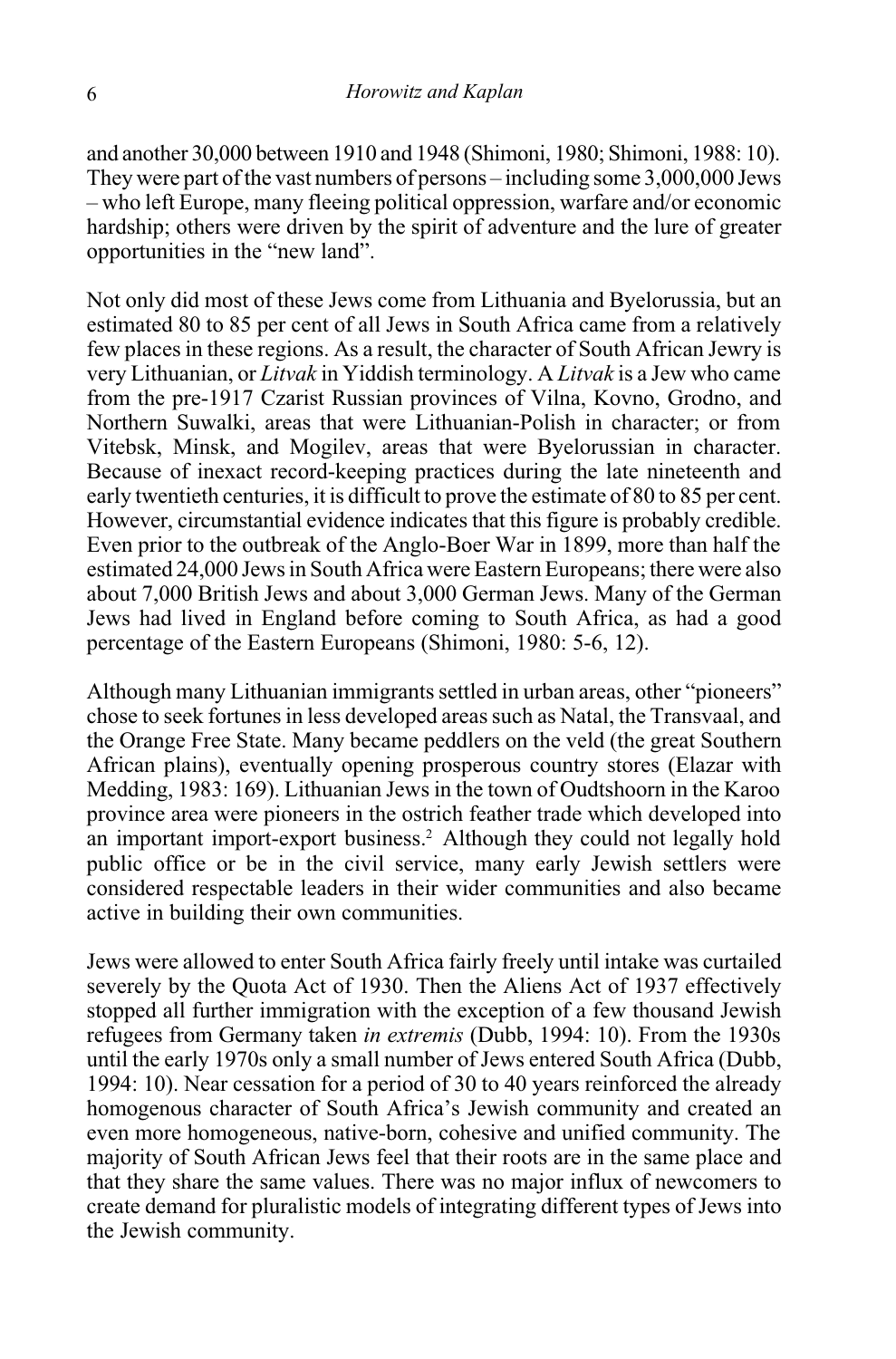# THE TRANSFORMATION OF SOUTH AFRICAN JEWRY

Developments in the 1990s are compared with main trends and characteristics during the 1970s and 1980s. Figure 1 (page 28) shows postwar changes in the size of the Jewish population at dates for which relatively reliable data are available. Census data are unreliable for 1991 and 1996. "Low estimates" for 1991 and 1996 are based on official census data, with upward adjustment for estimated non-participation. "High estimates" for 1991 and 1998 are based on communal data for the largest urban Jewish communities, adjusted for the estimated size of excluded communities.<sup>3</sup> Figure 2 (page 29) shows the same information, but in the more easily comparable terms of annual rates of change. Steady declines in the rate of increase of the population from 1946-80 turned into a more rapid decline in 1980-91 and a dramatic collapse in 1991-96 (low estimates) and 1991-98 (high estimates). Since the true population figures for 1991 and 1996/98 are likely to be somewhere between the low and high estimates, it seems that the 1990s represent a fundamental departure, with yearly declines accelerating from 1-2 per cent to over 4 per cent per annum. The latter trend, which shows every indication of continuing, calls into question the long-term viability of the Jewish community in anything like its present form.

Dubb's 1991 demographic analysis shows that the main source of recent changes is net emigration. A secondary factor is a declining, now significantly negative, birthrate. Although low birthrates are typical of affluent populations in contemporary developed countries, the unusually rapid decline among South African Jews is largely a consequence of the relatively youthful age structure of emigrants.

#### Emigration and immigration

Emigration rates were high from the 1970s to the 1990s. Unusually large losses occurred during the late 1970s and mid-to-late 1980s, periods of internal political unrest and violence (Dubb, 1994: 12; Kosmin et al., 1999: 24). Although the 1990s have not seen the surges characteristic of periods of political unrest and violence, they have seen regular rates of emigration at considerably higher levels than during the 1970s and 1980s. In these "normal" periods, rates of emigration averaged around 1.5 per cent or less annually. In "extraordinary" periods of unrest they averaged around 3 per cent per annum (Dubb, 1994: 20-21).4 Data for the 1990s is more sketchy. The most common emigration estimates are in the 1500-2000 per annum range, numbers similar to past "normal" periods, but from a rapidly declining base population.<sup>5</sup> If we accept David Saks 96,000 as a ballpark 1991 estimate of the base population,<sup>6</sup> and take a similar intermediate figure of 75,000 for 1998; and assume zero immigration (see below) and even a considerable acceleration in the natural rate of population decrease, an average of 2,000 per annum emigration looks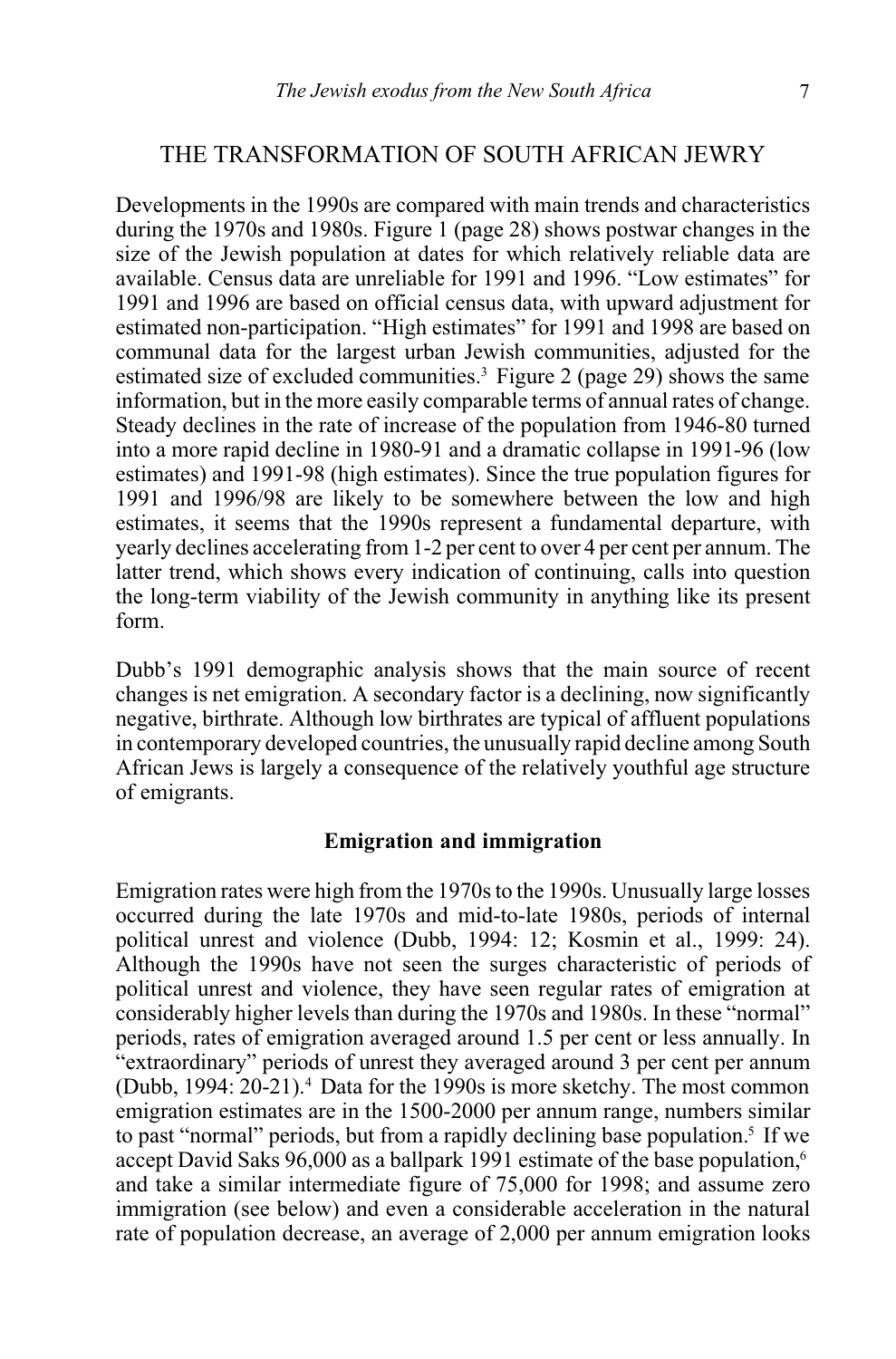like a *minimum* figure. The number would have to be *higher* if immigration were at all significant, and/or if the natural rate of decrease did not accelerate considerably. If we take the 96,000 and 75,000 figures for 1991 and 1998, or similarly benchmarked figures for these years, this implies emigration at around 2 per cent per annum. Relative to earlier periods, this is far below "extraordinary" levels, but still well above "normal" levels.

Although immigration receives less attention than emigration, it must be emphasized that this is where the greatest setbacks have occurred in the 1990s. Between 1970 and 1991, about 13,600 Jews immigrated to South Africa. During the 1970s, 7,500 immigrants came mainly from Rhodesia (25 per cent), the UK (28 per cent) and Israel (21 per cent). The 6,100 Jewish immigrants between 1980 and 1991 were largely from Israel (60 per cent) and Rhodesia (11 per cent). Additionally, about 4,500 former emigrants returned to South Africa in each of these approximate ten-year periods.7 Obviously, immigration from Rhodesia was a one-time source-country phenomenon. However, immigrations from the UK and Israel and the return immigration show that Jews were being attracted in significant numbers from large, vibrant Jewish communities elsewhere. Although accurate data for the 1990s are not available, most estimates are that new and return immigration has virtually ceased.<sup>8</sup> The effect has been devastating. During the 1970-79 and 1980-91 periods, immigration offset 57 per cent and 58 per cent respectively of emigration. In the 1990s, by contrast, the higher-than-"normal" rate of emigration's effect on total population has been virtually unchecked by immigration.

#### Destinations of Jewish emigrants

In recent decades, almost all emigrants have gone either to Israel or to an English-speaking country. Of about 21,000 emigrants in 1970-9, 37.5 per cent went to Israel, 23.7 per cent to the US, 15.2 per cent to Britain, 12.9 per cent to Australia, and 9.4 per cent to Canada. Of about 18,000 emigrants in 1980-91, only 22.6 per cent went to Israel, but 26.9 per cent to the US, 22.7 per cent to Australia, 13.5 per cent to Britain, and 12.6 per cent to Canada (Dubb, 1994: 20-21). Estimates for the 1990s show almost 40 per cent going to Australia, 20 per cent to the US, 15 per cent to Israel, and around 10 per cent each to Britain and Canada.9

Most writers analysing Jewish migration patterns differentiate vigorously between immigration to Israel and immigration to all other countries (Shuval, 1998). The assumption seems to be that Jewish migrants to countries other than Israel are leaving a place that they had previously considered to be home in order to find a new home. Immigration to Israel, on the other hand, is viewed as going to their "true" home. In view of the traditionally more difficult economic conditions in Israel, Zionist ideology is often viewed as the central motivation.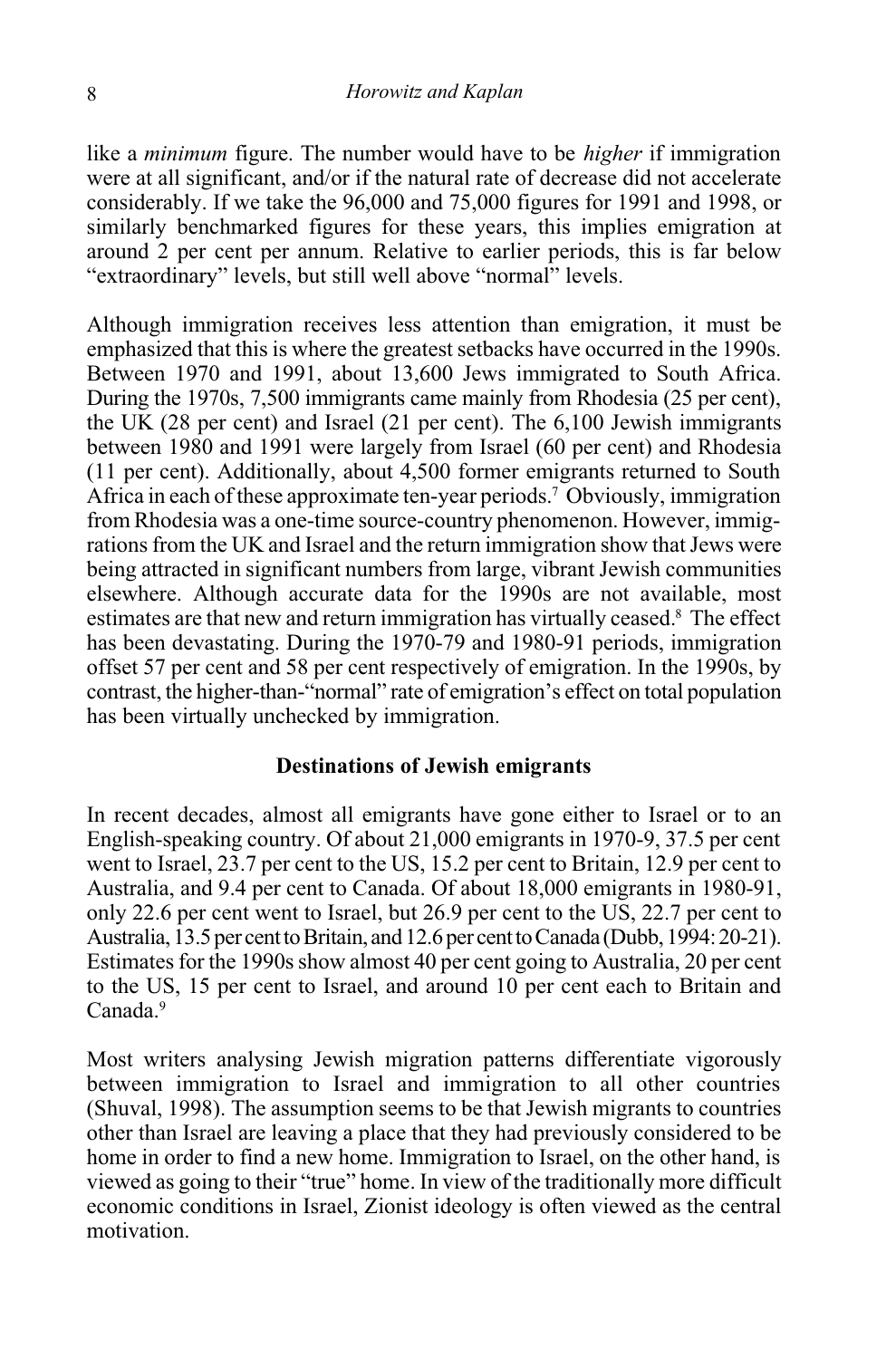However, Israel has continued to close the standard of living gap vis-à-vis the more advanced developed countries. Thus, the economic disincentive to emigrate to Israel seems to have applied with significantly decreased force during the 1990s. In 1995, for example, purchasing power parity estimates of GNP per capita, on a scale where the US is at 100, are 61.1 per cent for Israel, 70.2 per cent for Australia, 71.4 per cent for Britain, and 78.3 per cent for Canada (World Bank, 197: 215).<sup>10</sup> An economic motive would therefore predict that Israel would attract an increasing share of emigrants. But as discussed below, the opposite has been the case. Presumably, then, cultural and particularly linguistic barriers are important. Many observers believe that the majority of Jews leaving South Africa are looking to replicate the broad lifestyle – cultural as well as economic – that they have become accustomed to in South Africa. According to Isadore Rubenstein, Director of the South African Board of Jewish Education, "[T]he majority of Jews leaving South Africa are not looking for a fresh challenge and major adaptation to a new culture...".<sup>11</sup> If anything, the ideological appeal of Israel appears to be declining.

Although a certain, declining percentage of emigrants appears to be ideologically motivated to move to Israel, this is far from being the entire story. Apart from its declining share of the total, emigration to Israel has been noticeably volatile, surging during the periods of political unrest and violence in the late 1970s and mid-1980s, and thereafter subsiding to relatively low levels. The evidence thus indicates that Israel also functions as an emergency "destination of last resort". English-speaking destination countries have more elaborate barriers to entry which cannot easily be overcome on short notice. Hence, during periods of political unrest and violence, South African Jews most worried about their immediate safety have taken advantage of Israel's Law of Return in the intended manner.

More recent evidence supports this interpretation of Israel as a political emergency, as well as an ideological, outlet. Just prior to South Africa's transforming 1994 elections there was a substantial rise in inquiries concerning possible immigration to Israel. It was reported that, as of a week before the election, over 250 South African Jews had made aliyah from January through early April 1994. That was greater than the number for all 1992. "Political uncertainty", the Jerusalem Report states, "has always boosted South African aliyah figures, and with the April 27 national elections looming, the number of Jews looking into moving to Israel is also at a peak" (Jerusalem Report, 1994: 6).<sup>12</sup>

Increasingly, the primary destination of Jewish emigrants from South Africa is Australia. By 1986 at least 10,000 South African Jews had settled there, adding 15 per cent to the Jewish population of that country (Elazar, 1989: 246). For example, in the 1980s the Jewish community of Perth increased from 1,500 to 5,000 persons as a result of South African immigration. In the 1990s, Perth's Jewish community aggressively advertised the attractions of its communal life,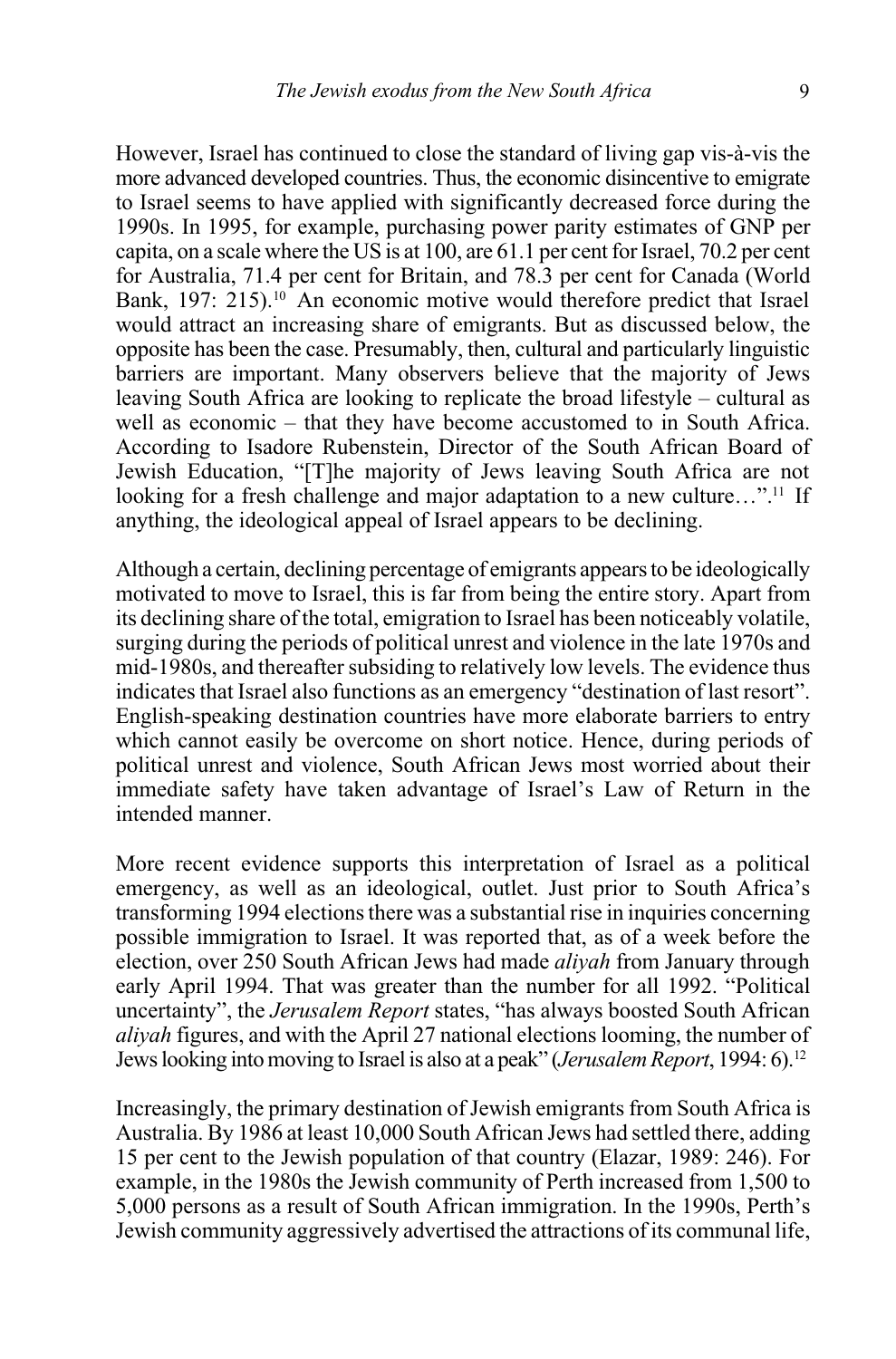and continues to attract South Africans. In Sydney, entire congregations are regarded as "South African". One South African tourist who attended services at the Masada School felt like he was in "a transit camp" when the ex-South African synagogue leader welcomed "all newly arrived South Africans" to the congregation and the country.13

### Who is emigrating?

The lament is often heard, "We've lost the cream of our community". The South African Jewish community feels it has lost a high percentage of young couples with children, as well as a high percentage of those who are professionals and well educated. According to Dubb (1994: 20-21), the emigrés are predominantly young couples and singles aged 18 to 44 and likely to be engaged in professional occupations and in managerial and entrepeneurial positions in commerce and industry, with more readily transferable skills and assets than the average South African Jew. As noted above, this has had a noticeable impact on the birth rate. There is considerable anecdotal discussion of the impact among South African Jews and in the South African Jewish press. One young Jewish woman from Johannesburg writes, "I visited my ex-South African cousins in Melbourne, Australia, in my last vacation. Only then did the often-repeated lament of the South African communal Jewish leadership become personalized for me. In Australia I met so many young, ex-South Africans who were people I would have befriended here in Johannesburg had they not emigrated because of the political climate: people with high-caliber intelligence and sound understanding. I personally, the Jewish community, and South Africans as a whole have all lost out" (Jewish Report, 1998: 78).

One of the groups most likely to emigrate has been Jewish physicians. South African doctors earn a much lower salary than their counterparts elsewhere. For example, a family doctor can earn as little as 100,000 rands a year or less; about \$20,000 or even less after recent devaluations. American family doctors can earn five times that amount or more. While some South African doctors earn more than the minimum and are quite affluent, establishing a medical practice in South Africa is more difficult than in the US, especially in today's environment. Emigration is becoming increasingly appealing to South African doctors because their degrees are readily transferable, given that the quality of South African medical training is considered quite high. In addition, the new government's emphasis on reforming South African health care services to better serve the poor has made many doctors, Jewish included, apprehensive (Economist, 1998: 42).

Because many emigrés are professionals, their departure has had a significant impact on the daily lives of those remaining in South Africa. Johannesburg journalist Sandy Sher, for example, is about to lose her third dentist to emigration, "I have also lost two doctors and half my family to emigration", she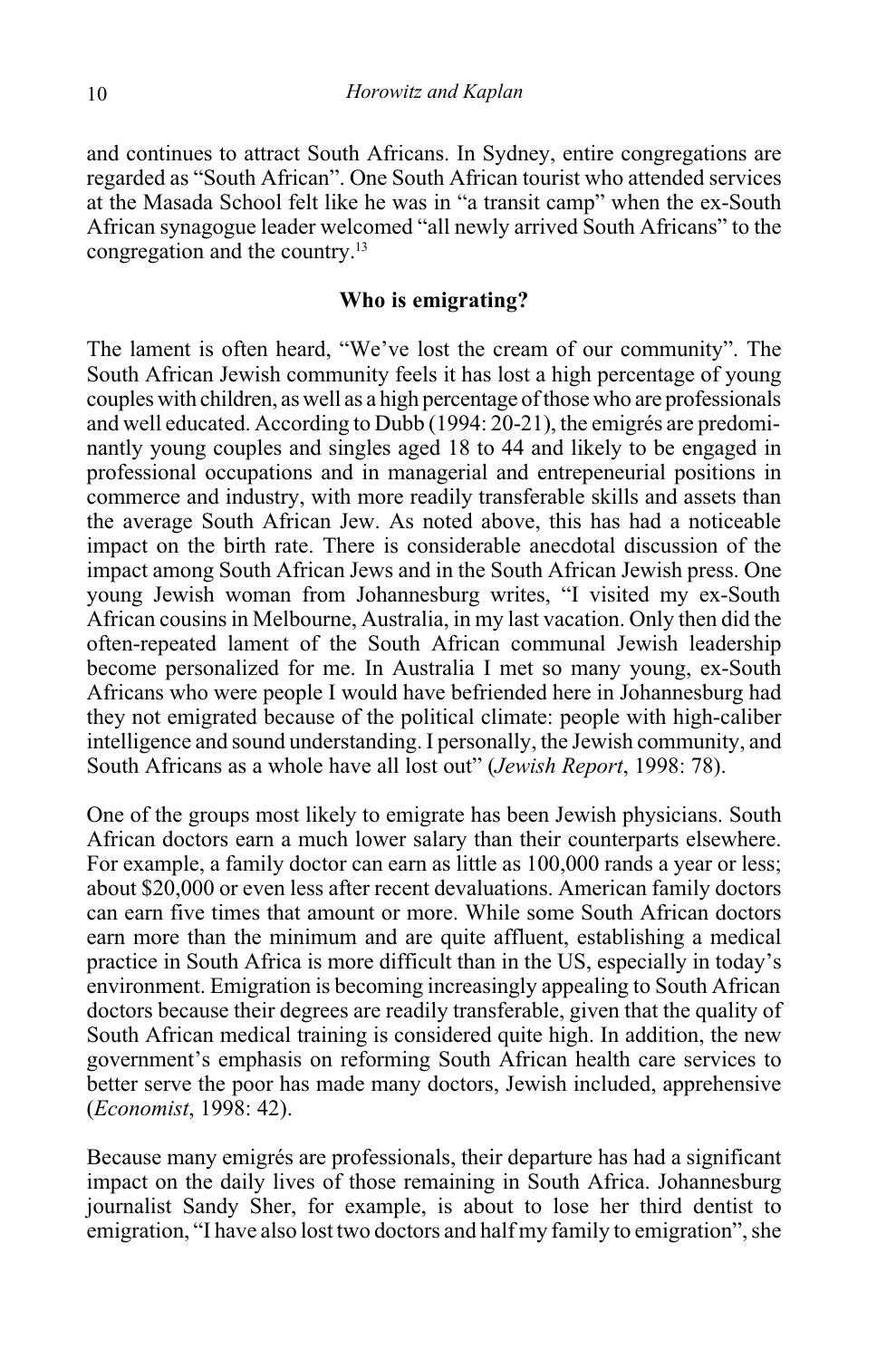said. "They all left because of the crime and because they did not want to raise their children in a crime-ridden society" (Belling, 1998: 26).

## Migration within South Africa

Before the Second World War, Jews had settled in dozens of small towns throughout South Africa. Since the Second World War, however, most of them have migrated to the larger cities (Dubb, 1994: 37). Jews tend to be a cosmopolitan people. In South Africa, the first generation set up stores and other small businesses wherever they could, often in small towns. Over time their children, and their children's children, gravitated to larger communities to attend university, find jobs, marry, and participate in cultural activities. In dozens of small towns throughout South Africa, just as in the southern US, as the younger people have left and the older people have died, dozens of small synagogues have closed or function only on high holidays.<sup>14</sup>

Jews have not only left the small towns, they have also left and continue to leave medium-sized cities such as Port Elizabeth, Bloemfontein, East London, Pretoria, and even Durban. Thus, not only is South African Jewry smaller than it was 20 years ago, it is also much more concentrated, with the vast majority living in just two cities – Johannesburg and Cape Town. Durban, for example, had a Jewish community of some 7,000 in 1980; today there are only about 3,000. By 1991, Johannesburg contained about 60 per cent of the Jewish population, and Cape Town about 22 per cent.15

In the 1990s, the main lines of internal migration were within and between Johannesburg and Cape Town (Kosmin et al., 1999: 24). The Jewish population is migrating to the northern suburbs of Johannesburg and also to Cape Town, the only large metropolitan area in South Africa where blacks are not the majority. South African Jews refer to the move to Cape Town as "climbing the mast" on a sinking ship" and "choosing the top deck on the Titanic" (Forward, 1998: 60; Jerusalem Report, 1994: 31).

In Johannesburg, Jewish religious and social life has shifted out of the city centre in a "northward flight" to the suburbs.<sup>16</sup> A striking symbol of Jewish desertion is that the Wolmarans Street Shul, until recently Johannesburg's central synagogue, is deserted and up for sale. The Shul is located in Hillbrow, once a thriving Jewish neighourhood. Today the only Jews who remain  $-$  and there are still Jews in many of the neighourhood's apartment buildings  $-$  are elderly and poor. Many are religiously devout but they fear walking on the streets, even on Shabbat morning when it is light outside. Another consequence is that Yeoville, once the nerve centre of Orthodox Jewish life, is in the final stages of disintegration. Three Jewish bookstores, two Jewish bakeries, two kosher delis, and a Jewish restaurant have recently either closed or moved. Nonprofit Jewish organizations are also moving out. For example, the Beit Din itself has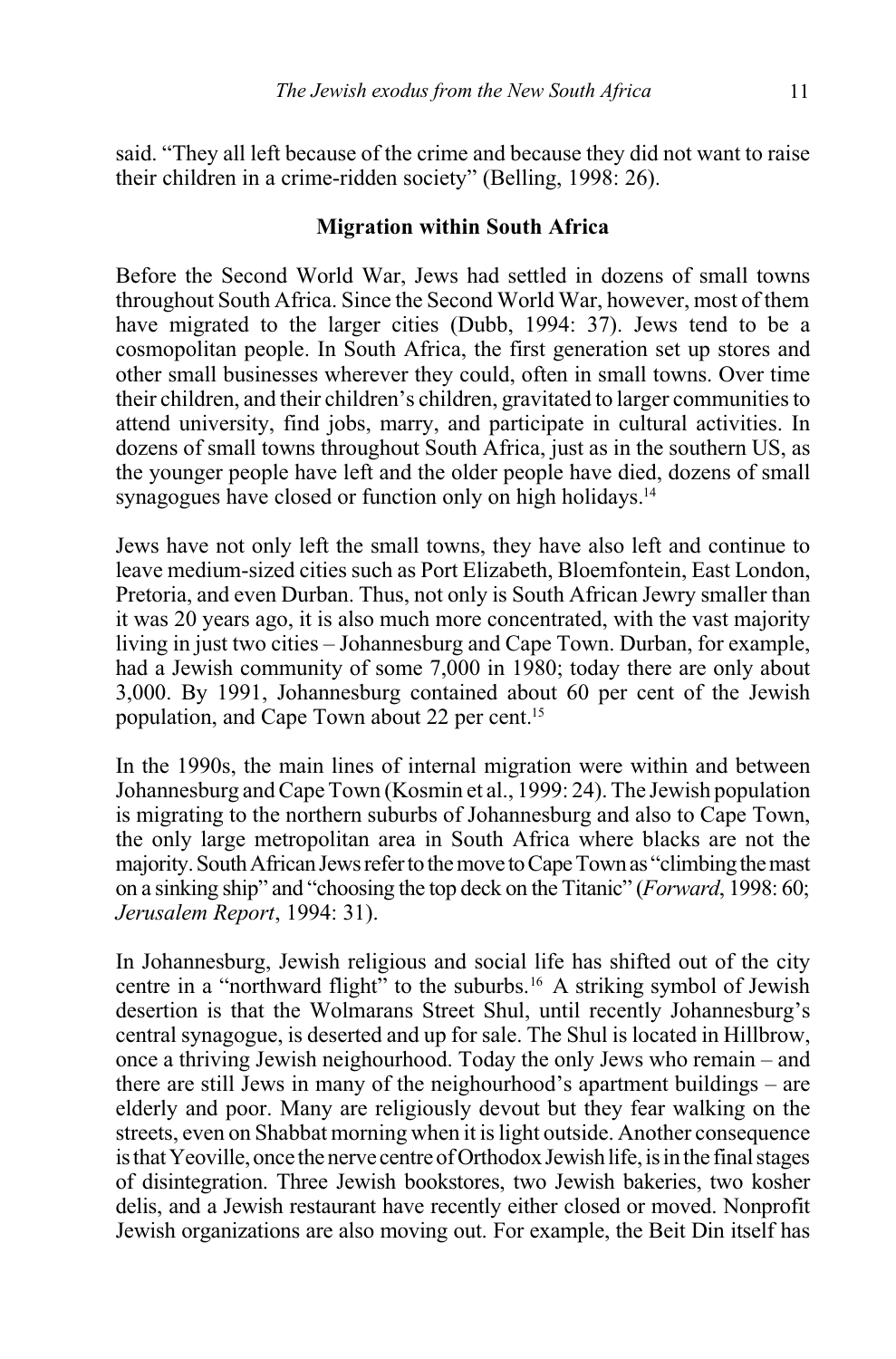already sold its building and moved. These changes are significant because Yeoville was South Africa's first truly *haredi* (ultra-Orthodox) community.<sup>17</sup>

# SOME EXPLANATIONS

During the 1990s the world watched in awe as South Africa peacefully made the transition from apartheid to democracy. Compared with other countries undergoing similar political upheavals, South Africa is a relative exemplar of racial and ethnic harmony and peaceful coexistence, a model for the rest of the world because of the way the leaders of its various racial and ethnic groups methodically negotiated a "velvet revolution" and are now systematically working to remedy the injustices of apartheid. The goal of the new government is nothing less than uniting the country's historically divided and antagonistic groups into a nonracial, egalitarian, participatory democracy.

Since the historic 1994 election that brought Nelson Mandela to power, South Africa has undergone a process of slow but radical transformation. Every aspect of South African society has been tested. Not only has apartheid been dismantled, but government policies on virtually everything – housing, health, education, welfare, industrial relations, labour, employment, prisons, energy, transport, business, broadcasting, water, and sanitation, to name a few - have been and are being re-evaluated with the intent of instituting change.

As a result, life for whites in the new South Africa is much more difficult and uncertain than it was in the old South Africa. Twenty-five years ago daily living was much more structured. White people were generally guaranteed a job of some sort for life, had a house or apartment in a reasonably nice area, and could depend on relative political, economic and social stability. The rand was stable, and the security police not only insured political stability but also kept crime in white areas at an extremely low level.

South Africa today is the only English-speaking country in the world undergoing a change of this magnitude, the only country in the world in which a substantial Jewish community – some  $80,000$  people – lives with a black majority. Like all whites, what South African Jews most feared in the run up to the 1994 elections was large-scale political unrest and violence, possibly sponsored by elements of the African National Congress. A secondary but still serious fear was of devastating economic policies. These might have taken the form of large-scale expropriations or punitive taxation aimed at white asset holders, or of "populist" monetary, fiscal and trade policies that would produce high inflation, unemployment, economic decline, and social unrest. These political and economic fears were reflected in unusually large capital outflows in 1991-93. When these fears failed to materialize, investor confidence recovered and the economy has performed reasonably well by historical standards.<sup>18</sup>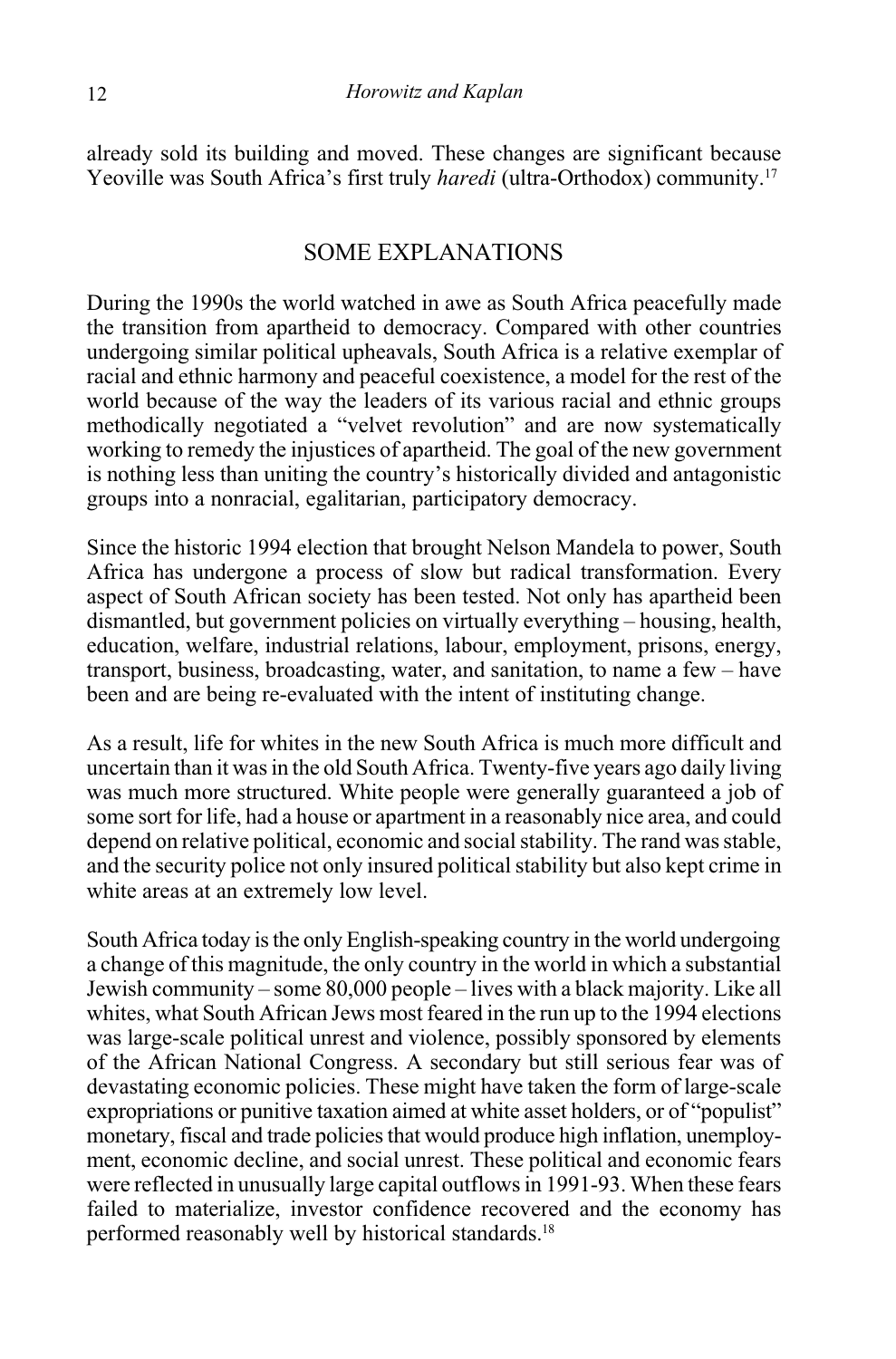However, early fears of political and economic catastrophe have been replaced by lesser, more chronic worries. There is still a residual fear of political radicalism, particularly as the heroic, statesman-like figure of Mandela makes way for younger leaders seeking to make names and attract followings for themselves. The economy often seems shaky  $-\text{with the rand, for example, being}$ buffeted about in the recent emerging markets financial crisis (Johannesburg Citizen, 1998: 1). Even more worrisome for whites, new affirmative action policies may significantly limit opportunities, particularly for young people. An unanticipated negative effect of the transition has been an explosion of violent crime. Non-violent crimes aimed at property can be regarded as an economic nuisance, but the same cannot be said for violent crime. For example, the murder rate has surged more than two-fold since the late 1980s (Jerusalem Report, 1994: 30). Even more important, the end of apartheid has brought an end to race-based policing methods that had long insulated the white community from South Africa's high violent crime rates. The recent large-scale, government sponsored Victims of Crime Survey indicates that the white population is significantly more likely than the black to be affected by violent crime in South Africa (Hirschowitz et al., 1998: Tables 5.2, 5.4). For whites, this represents a far greater increase in exposure to violent crime than even a doubling of general violent crime rates. A final factor is the receptiveness of English-speaking destination countries. A sudden increase in receptiveness would obviously facilitate a larger "non-emergency" outflow - with Israel continuing to provide an outlet for unplanned outflows generated by sudden adverse changes.

Which of these factors offers the most persuasive explanation for the dramatic decline of South Africa's Jewish community in the 1990s? The pattern that must be explained is the increase in rate of population decline. As noted above, this has not taken the form of sudden higher-than-normal bursts of net emigration. Rather it has occurred predominantly in the form of an increase in the "normal" rate of emigration and a collapse of immigration relative to levels during the 1970s and 1980s.

## Fears of large-scale political violence and economic collapse with the transition to black majority rule

Since these fears did not materialize, a predicted large surge in net emigration in the early 1990s would be followed by a return to "normal" rates of net emigration typical of the past. However, the pattern is rather that the rate of emigration was below that of past periods of political unrest, but at levels higher, but still much closer to, rates of emigration during periods of stability during the 1970s and 1980s. Moreover, this "high-normal" rate of emigration did not subside after Mandela's conciliatory and moderate policies ended fears of large-scale political violence and economic collapse. Similarly, South Africa has not recovered its earlier ability to attract new immigrants from thriving Jewish communities abroad, especially from Israel.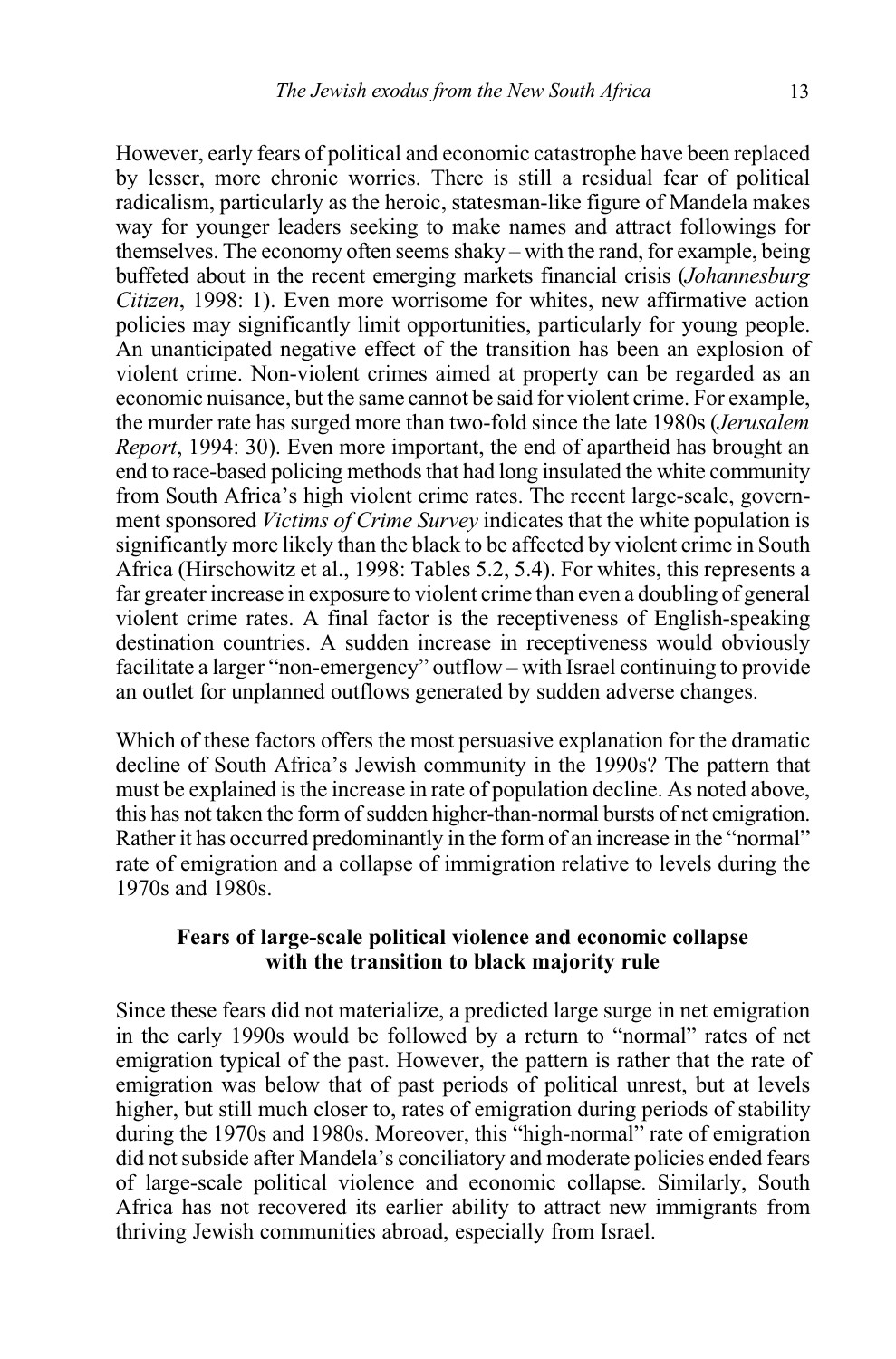If emigration had been driven primarily by fears of immediate political threats to physical safety and economic viability, then the expected pattern familiar from the late 1970s and mid-1980s is a surge in last-minute emigration to Israel. As noted, there was some evidence of such last-minute emigration in the run up to the 1994 elections. However, the share of emigrants going to Israel continued to fall from its historic proportions during the 1990s, so that the overall evidence is quite inconsistent with the hypothetical causes associated with political "emergency".

Finally, the political emergency hypotheses cannot explain pronounced changes in the pattern of internal migration. Systemic political and economic risks cannot be reliably escaped by moving to the suburbs or to other metropolitan areas. Rather, internal migration would be a waste of time and resources that should rationally be focused on arranging one's flight abroad.

## Chronic economic difficulties

The prospect of generally poorer rates of economic growth, of more frequent recessions and balance of payments crises, and of declining prospects for whites, in particular due to affirmative action policies, are potentially a better explanation for long-term increases in "normal" rates of net emigration. However, the explanation is weaker than it looks. First, it is not clear that general economic prospects have deteriorated sufficiently to explain such a large surge in net emigration. More important, economic prospects have clearly improved since 1994. Therefore, this explanation would predict a less pronounced increase in the normal rate of net emigration to 1994, thereafter converging back towards normal levels. After all, macroeconomic performance since 1994 is not dramatically worse than historical standards. However, surge in the normal rate of net emigration has not declined since 1994.

What about fear of affirmative action policies? This explanation too has weaknesses. Recall that we are focusing on Jewish rather than white net emigration. But affirmative action policies adversely affect all whites as a group. Given their traditionally high levels of education attainment, Jews are less adversely affected than whites as a whole because they can compete on an unrestricted basis for "white" slots.<sup>19</sup> Jews have also traditionally maintained unusually high rates of self-employment. Once it became clear after 1994 that affirmative action policies would not be draconian, one would predict a recovery in confidence and a decline in emigration rates. Again, recovery has not occurred. Finally, we have seen that the collapse in immigration has been even greater than the increase in the normal rate of emigration. Presumably, Britons and Israelis coming to South Africa in the past were not attracted by the prospect of going to South African universities or landing government or corporate jobs. Rather, they tended to be qualified professionals and particularly entrepeneurs, the sort least likely to be deterred by affirmative action policies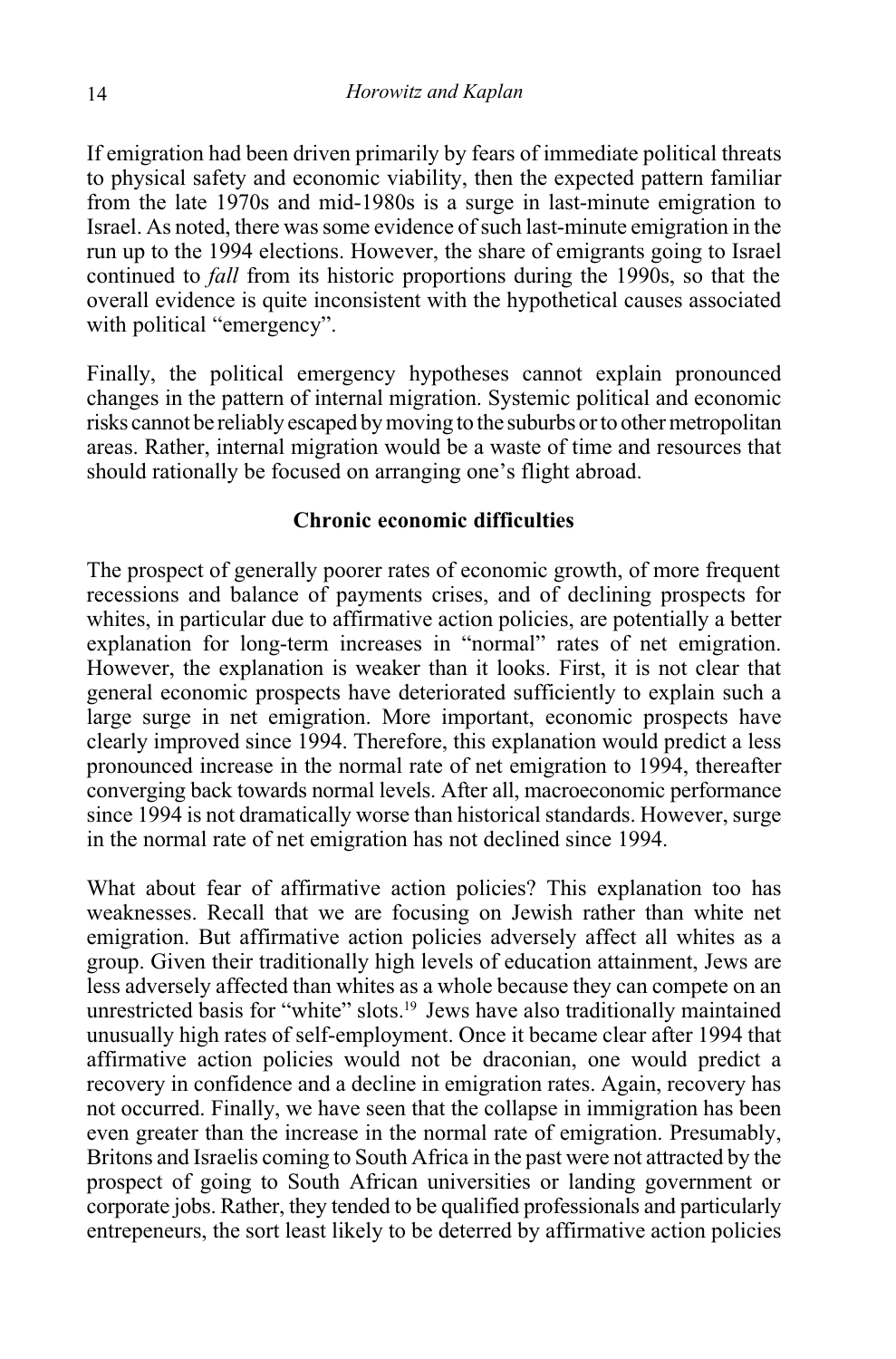per se. Affirmative action policies therefore would not be expected to have a large and regular enough effect on Jewish economic prospects to explain the dramatic surge in net emigration during the 1990s, and particularly its persistence after 1994. Nor can general economic prospects and affirmative action policies explain the new patterns of internal migration. The impacts of reduced general economic prospects and affirmative action policies are not avoided by moving to Johannesburg's suburbs or to Cape Town.

#### Violent crime

A surge in rates of violent crime, on the other hand, does provide a consistent explanation of the lasting surge in normal rates of net emigration. Unlike hypothetical chronic economic worries, surging violent crime rates are of a magnitude, and above all a regularity, sufficient to account for the persistence of high-normal rates of emigration after 1994. Like chronic economic worries, a surge in violent crime rates is of the non-emergency character consistent with the increasing concentration of emigration to English-speaking countries (particularly Australia) compared with Israel. If violent crime had been such an important factor after 1994, presumably it was similarly influential before 1994. Furthermore, violent crime was presumably not only influential in itself, but also as a factor intensifying political fears and chronic economic worries. On the other hand, the ability of political fear and chronic economic worries to explain the full surge in net emigration even prior to 1994 is called into question by the failure of the surge to noticeably subside after 1994.

Also significantly, increased exposure to violent crime is the only explanation that can account for the pattern of internal migration during the 1990s. The collapse of urban Jewish Johannesburg neighbourhoods, and the flight to tightly guarded suburbs and to "white" Cape Town, are consistent with a desire to escape skyrocketing exposure to violent crime.

The 1998 KC/IJPR National Survey asked a number of questions about emigration. Twelve per cent of those surveyed said that they were very likely to leave over the next five years, and another 15 per cent said that they were fairly likely to leave. Of those in these two categories, 52 per cent listed concern for their personal safety as their primary motive (Kosmin et al., 1999: 3, 20-25).20 Of the other 48 per cent in these two categories, approximately two-thirds listed personal safety as their second or third most important motive.

It is also worth noting that the South African Jewish press and communal organizations are far more preoccupied with violent crime than with other hypothesized causal factors. White South Africans, including Jews, appear to fear crime and violence more than anything else. Accurate statistics are difficult to obtain, as the government restricts release of crime figures. According to the World Health Organization, however, rising rates of violent crime have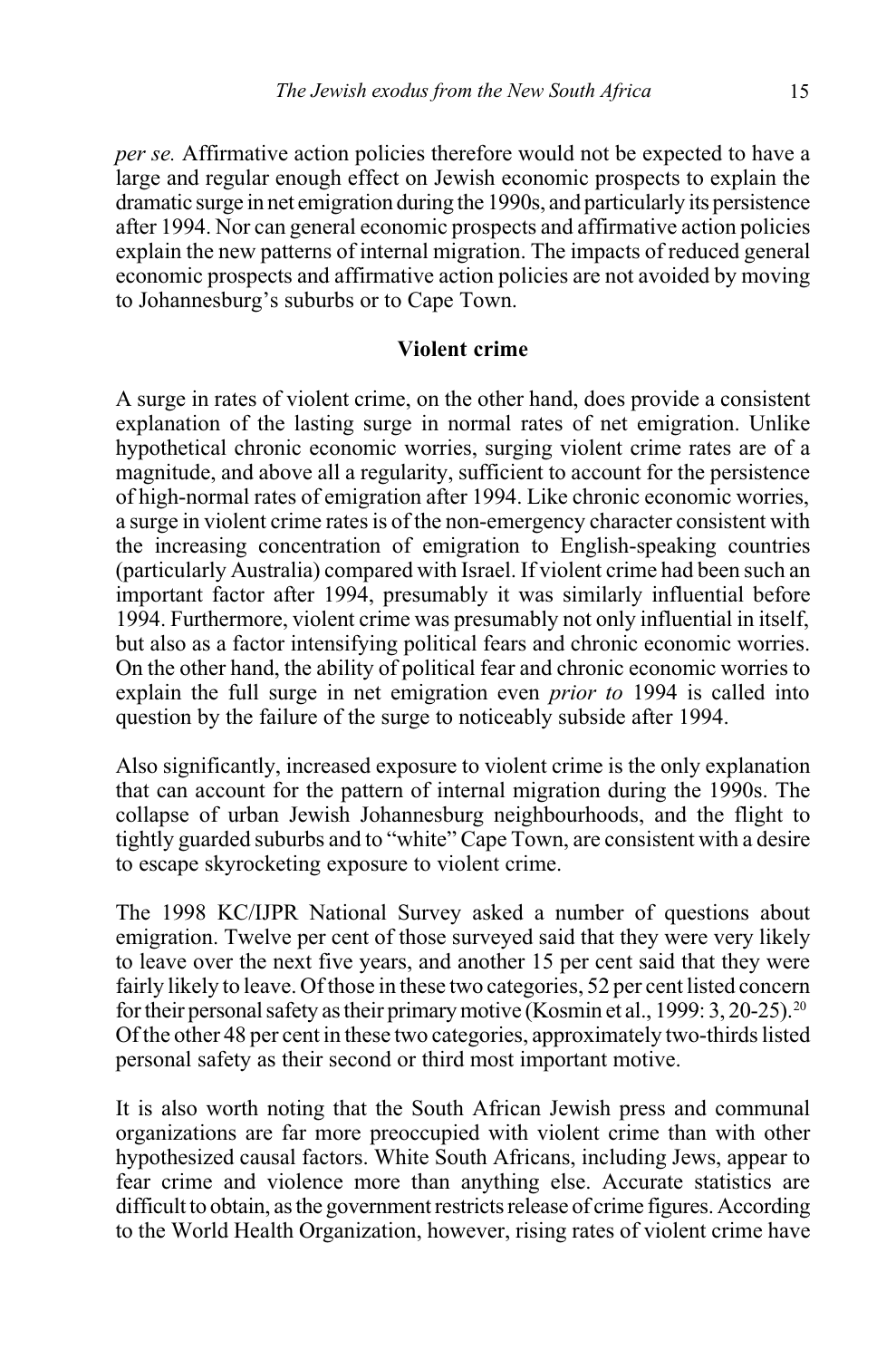made South Africa the most murderous country in the world. In 1995 an armed robbery occurred on average every five minutes, and a burglary every three minutes. A murder occurred every 29 minutes (US News and World Report, 1995: 44). The 1995 murder rate of 53.5 persons per 100,000 was one of the highest in the world, more than five times that of the US. By 1997, that rate had increased to seven times the US rate (*Economist*, 1997: 17).<sup>21</sup>

The press in Johannesburg – home to the majority of South African Jews – is particularly obsessed with crime. According to one media source, in Johannesburg alone, a city of 6 million people, reported incidents of rape increased by 64 per cent (from 502 to 823) during the last half of 1996. In April 1997, 14,410 violent crimes were committed in Johannesburg. In Hillbrow, a crowded, once heavily concentrated Jewish inner city neighourhood, 2,035 violent crimes were reported  $-$  over 60 a day. These figures exclude statistics from crime-ridden Soweto, South Africa's largest black township (Jerusalem Report, 1997: 62). Car hijacking, especially in Johannesburg, has become incredibly common. Hijackers approach a car, usually an expensive one and mostly at a red traffic light. They force the driver to relinquish the car at gunpoint. In the more fortunate cases the hijackers drive away with the car, leaving the driver unharmed; in other situations they shoot the driver, sometimes without provocation. In 1995, there were about 17,000 such hijackings. These involved 36 heavily reported murders (US News and World Report, 1995: 44), the vast majority of which occurred in Johannesburg (Argus, 1995: 12).

The effect of these hijacking murders, as well as some highly publicized break-in murders in affluent white suburbs, has been to produce renewed paranoia, and sometimes hysteria, in many white homes. Affluent Johannesburg houses often have guard dogs, barbed wire, electronic sensors, closed-circuit television monitors, and even electrified fences. Private armed patrol companies are common. Some neighourhoods petition the city to allow them to wall off their areas and post a 24-hour guard at a single entry-exit point. Cars often travel in convoys, and armed guards are becoming a familiar sight on street corners (Jerusalem Report 1997: 62-63).

It appears that rising violence is causing many Jews, in particular younger ones, to consider and reconsider emigration. The perception is that an exodus is underway. A 1995 front-page article in The Sunday Independent, a prestigious South African weekly, described the flood of emigration after the King David School in Linksfield, Johannesburg, finished the school year: "The Board of Jewish Education's official figure for pupils leaving the two Johannesburg day schools to emigrate is 77 [of a school population of approximately 1,500 students]. But the consensus from the emigrant families who spoke to the Independent is that the figure is much higher". The newspaper described how many of the families had been subjected to muggings, break-ins, attempted murder, and other acts of violence. One woman stated that she was watching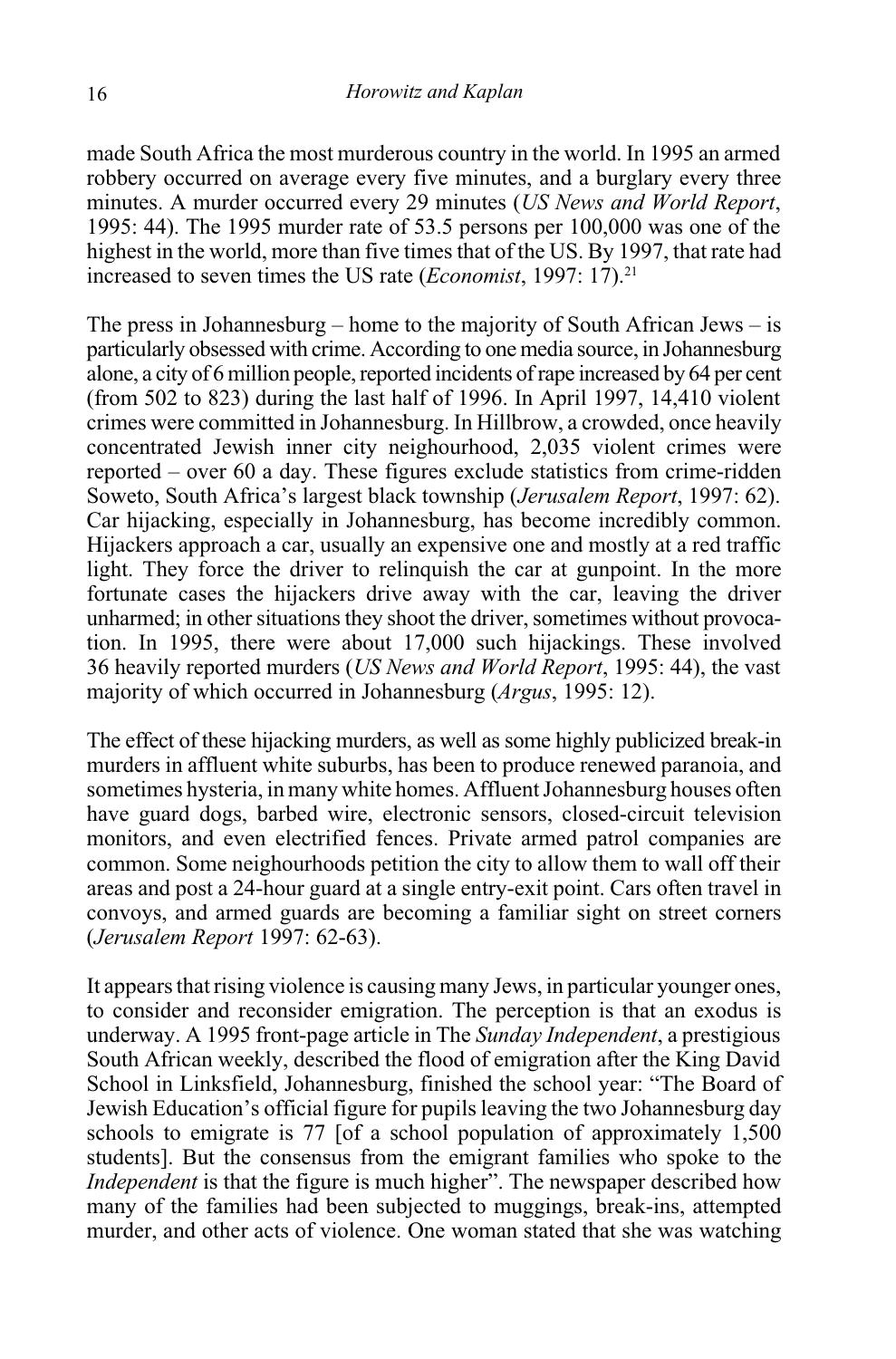television when machine-gun fire disturbed her: Then the lights went out and before locking myself in my bathroom and pushing the panic button, I peered out the window to see eight men armed with machine guns in my garden trying to get into the house"  $(1995: 1)$ .

The KC/IJPR Survey and anecdotal press reports show the impact of the events measured in the crime statistics and the Victims of Crime Survey. Patterns indicated by objective evidence are consistent with subjective understandings of the Jewish population. It is not just that the major changes in Jewish migration patterns appear to be driven by the surge in violent crime; it is also that Jews appear to understand their actions primarily in these terms.

## Entry policies of destination countries

Since emigrants have increasingly gone to English-speaking countries, it is possible that the large increase in net emigration is due to more permissive immigration policies in these countries. This explanation, however, is a complement rather than a substitute for other explanations. It potentially accounts for why more were able to move to certain destinations, but not why people prefer to leave in the first place. Moreover, it cannot be easily reconciled with the "emergency" or political fear explanations. Such desperate emigrants would not remain "pent up" in South Africa, waiting for visas to English-speaking countries, when it is always possible to go to Israel – even if only temporarily. Moreover, better access to foreign destinations does not help explain the fall in immigration or the change in internal migration patterns. The "improved" access" explanation would be most consistent with the chronic economic worries and violent crime explanations. The scenario would be that either or both these factors created a stock of would-be emigrants that exceeded the past absorption capacity of the English-speaking countries, and that a relaxation of entry barriers in the 1990s made possible an increased rate of emigration. Even assuming that this scenario is correct, the chronic economic worries explanation cannot account for why emigration rates did not subside after 1994.

In practice, the increase in emigration rates is almost entirely accounted for by Australia. Hence, the improved access explanation is potentially relevant only if Australian immigration policies in particular became more permissive in the 1990s. But there is no evidence of such relaxation in Australian entry barriers. Rates of immigration to Australia in the 1990s are no larger than in previous decades, and Australian immigration policies have not changed in the last decade in a manner that increased the access of South Africans relative to other populations.22 Rather, it appears that Australia provides a highly comparable cultural setting, and that the recent surge in Jewish emigration to Australia relative to other English-speaking destination countries is due to threshold effects after the establishment of sufficiently large South African Jewish communities in the 1970s and 1980s.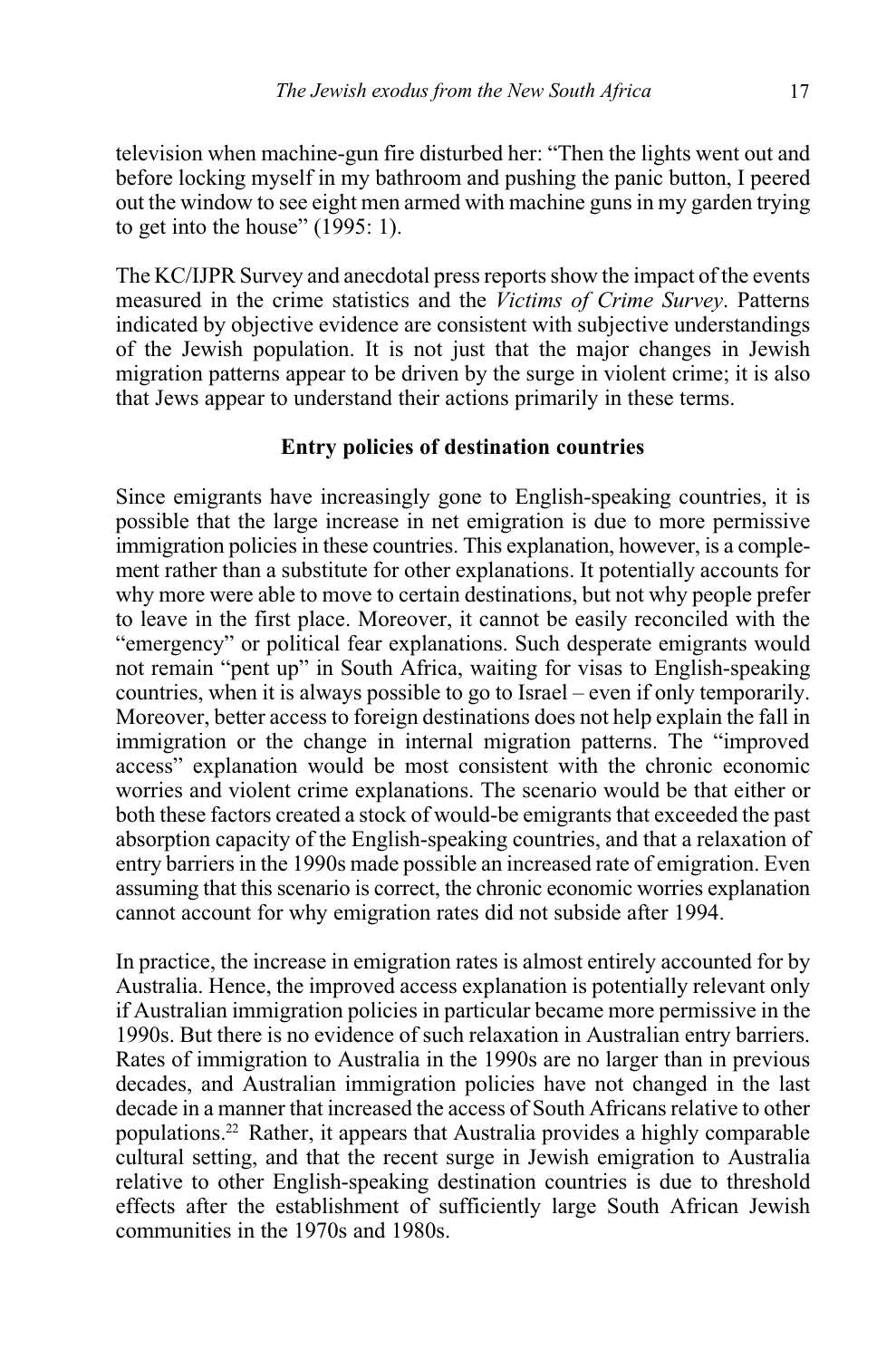# ATTITUDINAL AND DEMOGRAPHIC CORRELATES OF INTENTION TO EMIGRATE

The 1998 KC/IJPR Survey provides a cross-sectional means of testing the apparent causes of net emigration over time. In particular, if the higher-thanpreviously-normal rate of emigration is due more to rising violent crime rates than to the other factors mentioned, this should be reflected in the attitudes of randomly selected South African Jewish subjects in 1998. Also, the Survey makes it possible to assess the demographic characteristics of respondents expressing an intention to emigrate. A knowledge of such demographic characteristics provides a basis for assessing the likely impact of emigration by the remaining South African Jewish Community.

For a measure of intention to emigrate, we classify respondents into two groups based upon whether they believed they were fairly likely or very likely to emigrate within five years, or fairly likely or very likely to stay in South Africa. A number of attitudinal questions are directly relevant to our explanatory issue. First, respondents ranked the economic situation, the political situation, and their personal safety in South Africa at present. These rankings are on a scale from one to five, one being best and five worst. Also, respondents were asked if they agreed that the quality of their lives would improve over the next five years, and if they agreed that most Jews under 30 do not see a future for themselves in South Africa. Answers were on a scale of one to five, with strong agreement ranked one, and strong disagreement five.

Relations between intention to emigrate and the attitudinal measures are given in Table 1 (page 30). Models 1 and 2 estimate parameters using logit, and Models 3 and 4 using ordinary least squares (OLS). The logit estimates are more appropriate theoretically, because the OLS estimates assume that relations between the dependent and independent variables are linear in probability. But the OLS results are similar, and are presented because they are easier to interpret. Models 1 and 3 include all the attitudinal questions, whereas Models 2 and 4 include only the rankings of the economic situation, political situation, and personal safety.

The results are consistent across the Models. Perhaps not surprising, expected personal quality of life over the next five years is the most statistically significant and powerful variable in Models 1 and 3. Of the three variables assessing the situation in South Africa, personal safety is the most statistically significant and powerful. This is true whether or not the questions on personal future and future of young Jews are included. With the exception of the economic situation in South Africa, all the attitudinal questions exhibit the expected relation with intention to emigrate.

Why do the attitudinal questions not explain more of the variation in intention to emigrate? People do not consider emigration easily. Of the valid responses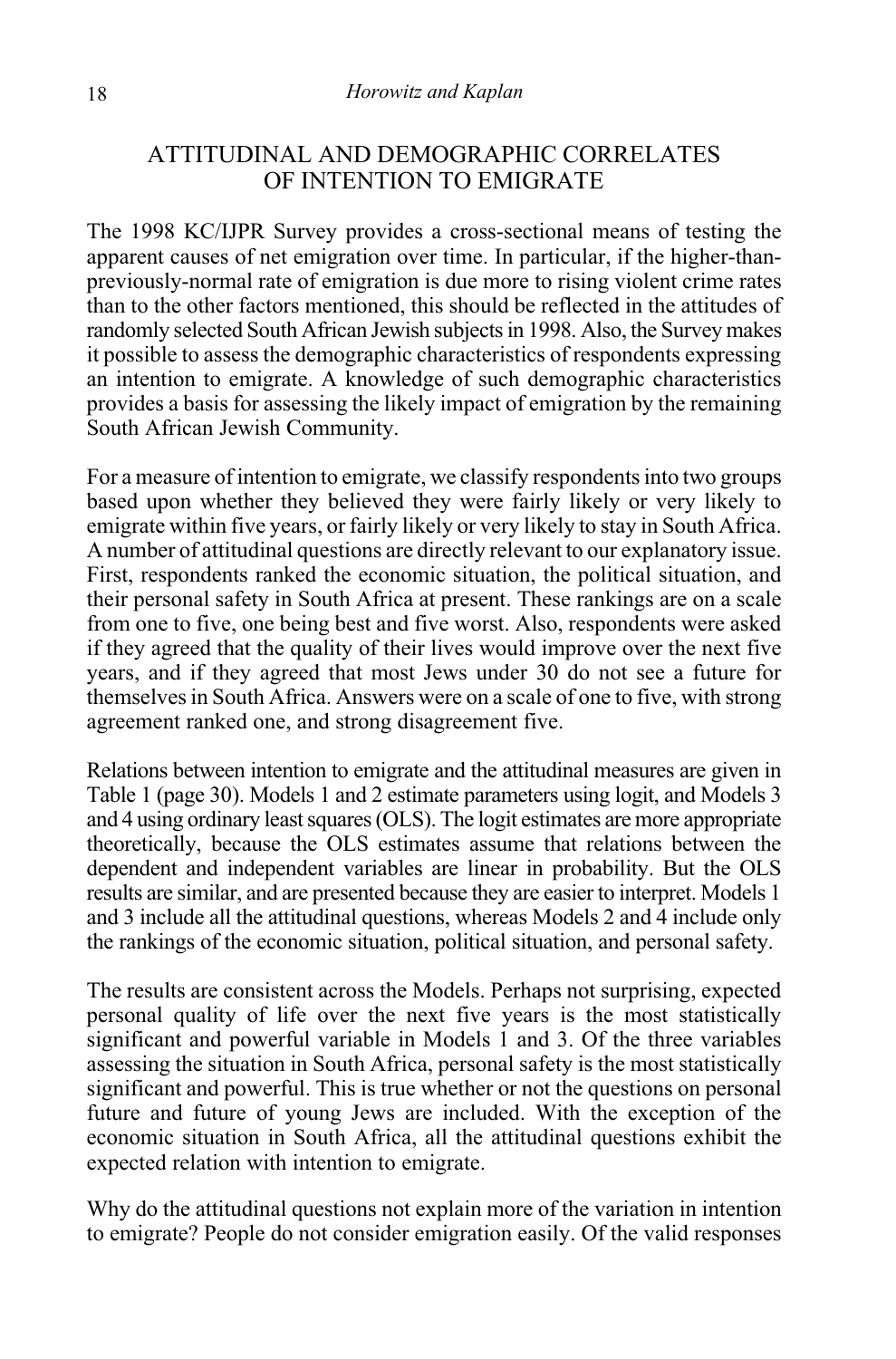in the sample, 645 ranked personal safety as very poor, 252 as fairly poor, 55 as neither good nor poor, 42 as fairly good, and three as very good. Similarly, 472 ranked the economic situation as very poor, and 383 as fairly poor; and 424 ranked the political situation as very poor, and 300 as fairly poor. By contrast, 436 said that they were very likely to continue living in South Africa over the next five years, 275 fairly likely, 146 fairly likely to leave, and 121 very likely to leave. However, it is still notable that negative assessments of personal safety have the strongest attitudinal relation to intent to emigrate.

Consider how age, education, Jewish religiosity, and occupation are related to intention to emigrate. Education is measured at intervals of one on a scale from one to nine, with one indicating failure to graduate high school, and nine indicating a doctoral degree. We use a three-level measure of Jewish religiosity. Three indicates strictly orthodox, two traditional, and one covers all lesser levels of observance (including no observance). Occupation is ranked on a scale from one to seven, one indicating a professional occupation, two a managerial, three a semi-professional, four a salesperson, five a technical or artisanal occupation, six a clerical position, and seven a manual or routine nonmanual job. Relations between intention to emigrate and the demographic variables are given in Table 2 (page 31). Model 5 estimates parameters using logit, and Model 6 using OLS (linear probability).

Only age is statistically significant, and the other variables have little explanatory power. As South African Jews widely believe, younger people are much more likely to consider emigration. Higher education, more skilled occupations, and greater Jewish religiosity<sup>23</sup> are also associated with a higher likelihood of intention to emigrate. But their impact is negligible after controlling for age.

# THE IMPACT OF EMIGRATION ON THE REMAINING SOUTH AFRICAN JEWISH COMMUNITY

There are at least three important effects of the precipitous decline in the Jewish population during the 1990s. First, there has been acceleration in the community's long-term tendency to become older. Second, the more secular communities appear to be more severely affected. Third, there has been a significant migration and downsizing of communal institutions, particularly those serving the more secular part of the population.

Because younger singles and families have dominated emigration, the demographic profile of the community has become increasingly top-heavy (Dubb, 1994: 47-49). Many of the large number of elderly Jews are in particularly vulnerable positions. The wealthier, of course, can afford to migrate to safer areas, hire guards, and take other safety precautions. Others are not so lucky. Many of the Jewish elderly have children who have emigrated and often have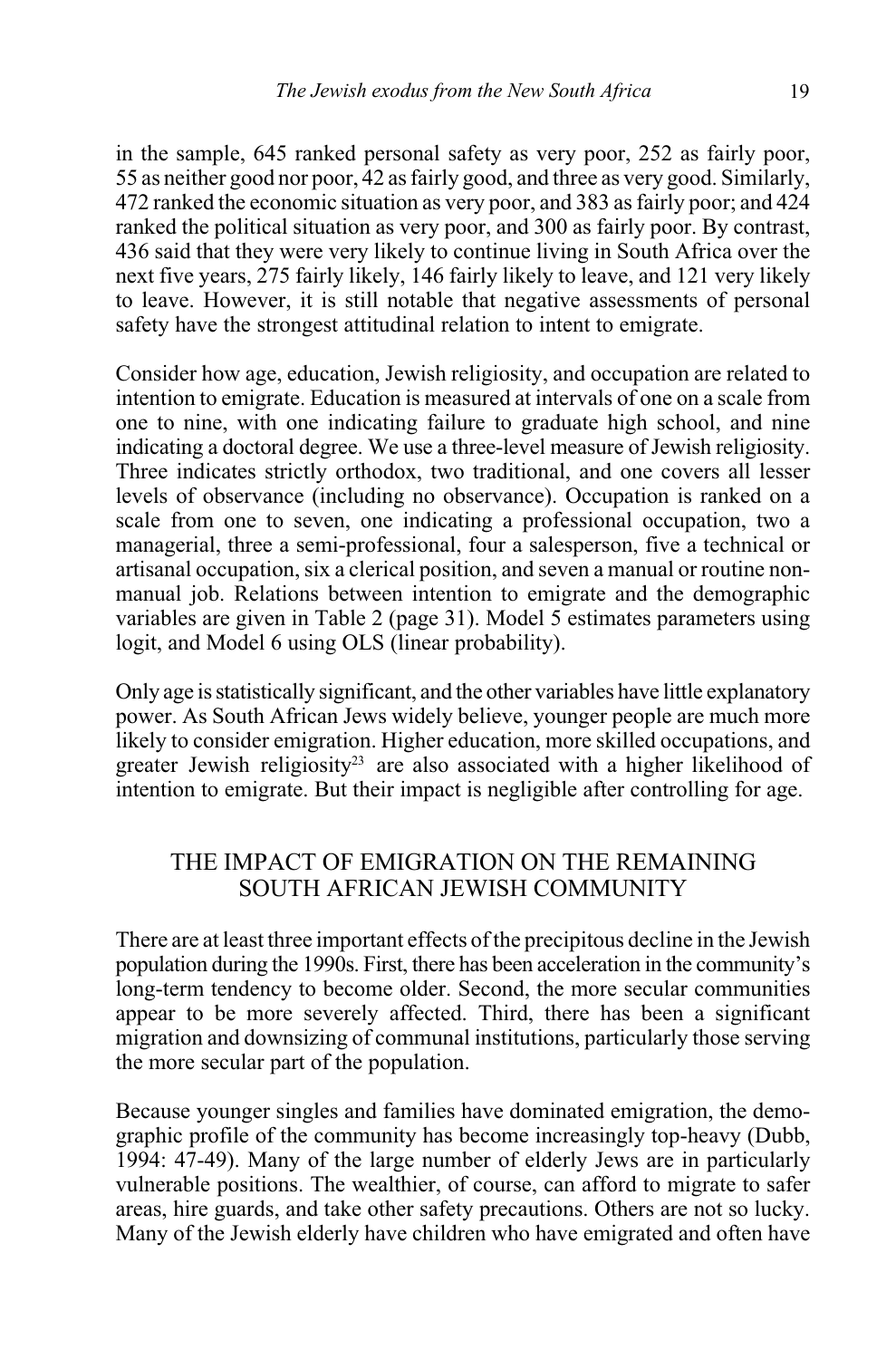little sustained contact with their parents. The emigration of so many persons aged 25 to 40 has had an enormous negative impact on the economic and psychological well-being of the parents. Many of the Jewish elderly in Johannesburg live in apartment blocks in run-down and dangerous neighourhoods, where they are easy prey for muggers, robbers, and petty thieves. As one recent report described them, "The majority of these senior citizens are alone because so many have family living overseas and have no local relatives to care for them. These old people have become virtual prisoners in their homes because of muggings by criminals and interference from vagrants in the area" (Dubb, 1994). Another report commented, "Lonely and often poverty stricken, they are housebound by old age, illness and fear...." (South African Jewish Times, 1995: 3).

Although the entire community has been hard hit by large net emigration and internal migration, there is a definite contrast between the more, and the less, observant sections of the community. The survey data analysed above indicate that, if anything, more religious Jews are more likely to emigrate.<sup>24</sup> Nevertheless, religious communities appear to have remained more stable. Indeed, there is much discussion of a pronounced strengthening of interest in traditional Jewish life and community. The 1991 Survey reported by Dubb showed that synagogue affiliation and attendance had increased markedly since 1974. The 1998 KC/IJPR Survey shows continuation of this trend. Both surveys show extremely high levels of ritual observance. The 1998 Survey notes the rapid growth of the Ba'al Teshuva (religious revival) movement, and reports that 43 per cent said that their Jewish identity became stronger (as against 49 per cent who said it remained the same, and 8 per cent who said it became weaker) (Dubb, 1994: 107-116; Kosmin et al., 1999, 13-14). For a number of related reasons, this is not altogether surprising.

Imagine two hypothetical communities, one more orthodox and the other more weakly religious, both scattered across a wide region. The more orthodox community will have a higher density of communal institutions and communal life, in which each individual participates more intensively. Suppose each community loses a significant percentage of its population over a number of years. The more religious community will have an easier time maintaining or consolidating institutions and communal life  $-$  since it takes fewer individuals or families to maintain the necessary financial and social critical mass. The more secular community will more often experience a breakdown of local institutions, and be forced to choose between detachment from the community or migration.

In a pattern familiar from the experience of declining inner cities in the US, orthodox communities are more likely to stay put around their sabbath-oriented housing-synagogue clusters. Consider young adults who are secular or less observant to begin with. The relative decline of secular communities faces them with a choice of two alternative viable communities. They can emigrate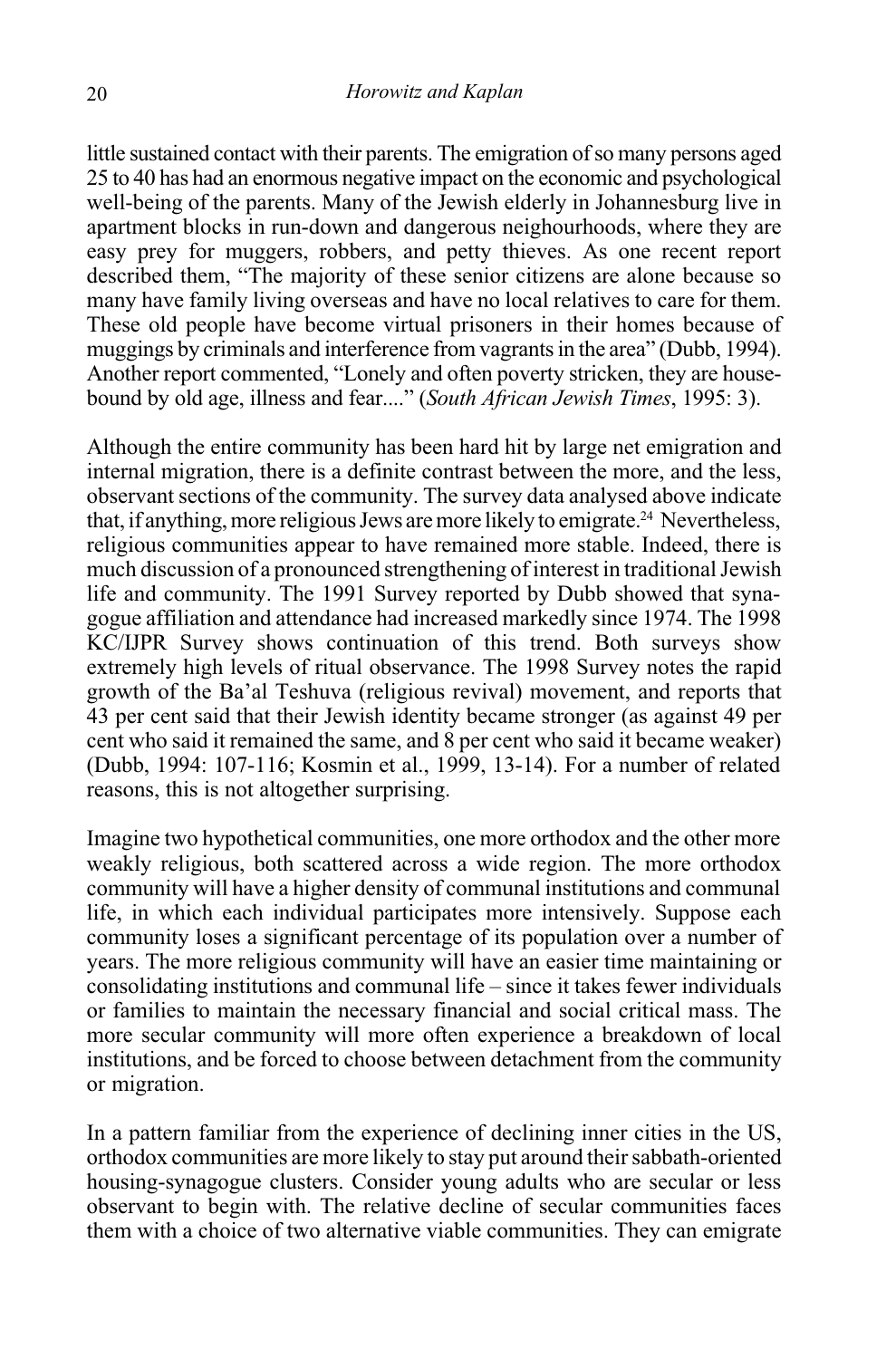to Australia or another foreign country, or "semi-grate" to the Johannesburg suburbs or "white" Cape Town. Or they can affiliate with the still-vibrant traditional communities.

As noted above, the South African Jewish community is an unusually homogeneous one – with a strongly *Litvak* cultural core. This may be one important explanation of the fact that South African Jews are unusually observant compared with large Jewish populations in other parts of the world  $-$  particularly comparable populations in English-speaking countries. In 1991, nearly two-thirds of all Jews were affiliated with orthodox synagogues; in 1998 over 70 per cent were affiliated. Given that in 1998 only 39 per cent claimed to attend synagogue once a week or more, it is evident that orthodox synagogue membership does not imply the same level of observance as it does in other English-speaking countries. However, there is evidence of very high levels of observance. Around 40 per cent keep separate meat and dairy eating and cooking utensils and buy kosher meat, and almost 20 per cent observe Sabbath restrictions. The picture is of an unusually large observant share of the population, with unusually strong ties to the institutions and communities of the most observant sector of the population.<sup>25</sup> In an environment where secular and less observant Jewish life appears to be coming rapidly unglued, it makes sense that many hitherto less observant members of such a population are drawn to the more vibrant and resilient traditional communities.

Glen Hazel has become the centre of the orthodox revival in Johannesburg. There are numerous synagogues, kosher restaurants and educational institutions throughout the suburb. Many streets and even areas have booms and guards that can close off sections to provide residents with added security. The booms also mean that only drivers that have a specific reason for being on the street are admitted, and this has the indirect impact of minimizing traffic, particularly on Shabbat. Thus, the neighourhood has a Shabbat atmosphere that is unheard of in most Diaspora communities, even in heavily Jewish neighourhoods. It also creates an atmosphere in which people feel relatively comfortable walking to and from synagogue, which would otherwise seem to be an almost suicidal activity in crime-ridden Johannesburg.

Jews who decide to remain in South Africa clearly face the challenge of decreasing communal resources. Observers see upkeep of the communal infrastructure as a major challenge, which will become more and more difficult.<sup>26</sup> An address marking the induction of the incoming Executive and Council of the Durban Progressive Jewish Congregation noted, "Our communal institutions – especially our welfare bodies  $-\text{will}$  be facing a Herculean uphill task in which the traditional concept of tzadaka [religiously-mandated charitable activity] will have to assume new dimensions". The speaker, Marcus Arkin, emphasized the effects of emigration on age patterns and communal resource needs. Because of this drastic decline in the size of the community, the working-age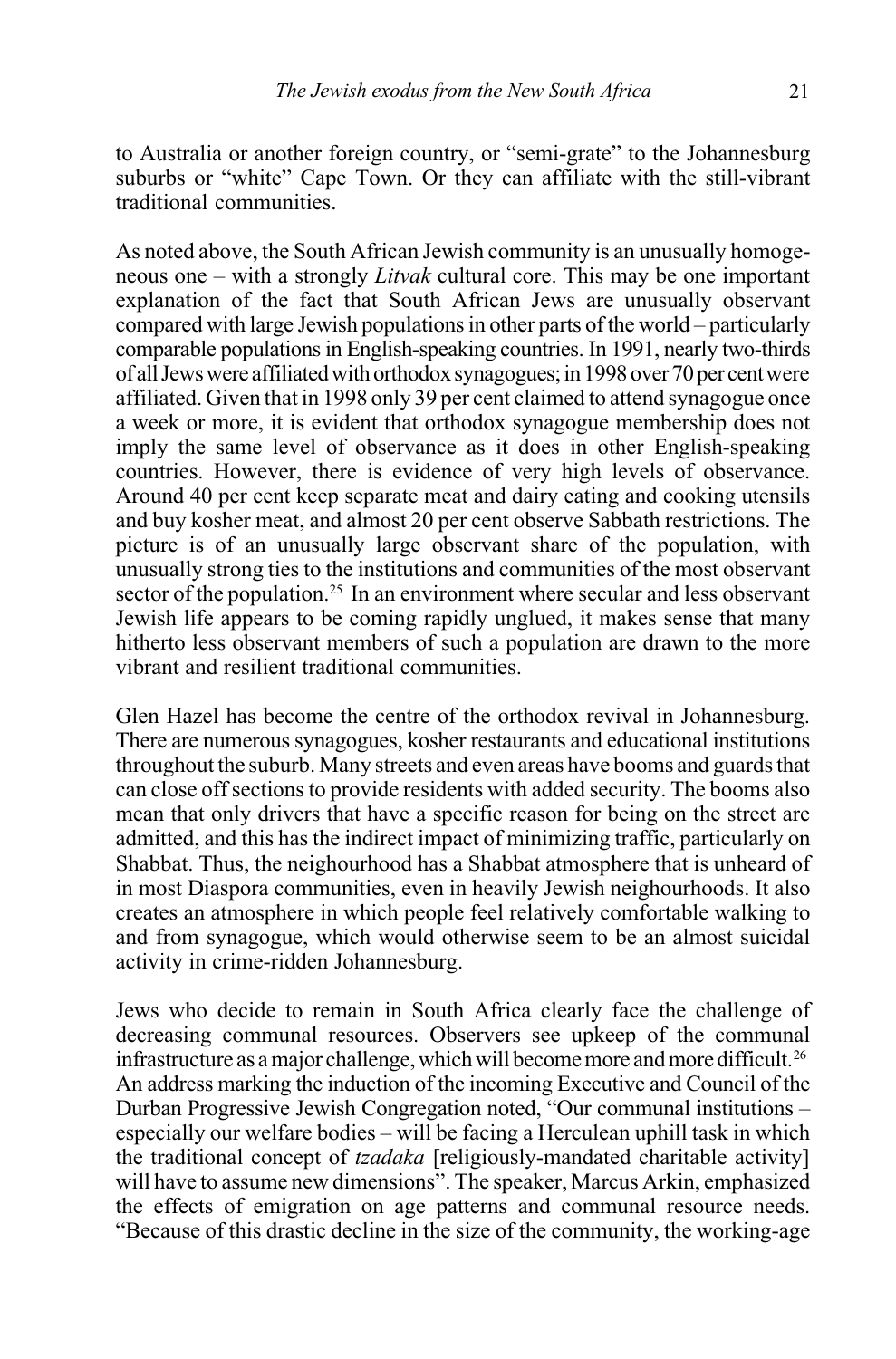segments, those aged 25 to 64, have fallen significantly, leading to a notable upswing in the dependency ratio". For every 100 persons in the working population of the Jewish community in 1980, there were 61 dependent children and 36 elderly. In 1991 the proportion was 65 and 49, respectively.<sup>27</sup> This trend has accelerated since 1991.<sup>28</sup>

#### **CONCLUSION**

How far will the present trend proceed? Is there a future for the South Africa Jewish community? There appear to be two answers to this question. One, for the secular and less observant part of the community, is "not much of a future". This part of the community seems likely to either emigrate, slowly die off, or assimilate into the white populations in Johannesburg suburbs and in Cape Town. The other answer, for the orthodox and more observant part of the community, is "much more of a future". The decline of some orthodox neighourhoods in the face of rising crime shows that the more observant are far from being immune to the pressures and incentives affecting the less observant. In fact, survey data show that the more religious are if anything more likely to emigrate. However, these communities are likely to be more resistant to break-up. It is easier for even relatively small orthodox communities to maintain institutions and collective life. Much depends, however, on whether African National Congress-led governments can continue Mandela's policies of moderation and reconciliation (Kaplan, 1996), and on whether they can implement policies to improve economic performance and particularly to reduce violent crime. If not, even the communities of the more observant will sooner or later follow those of the less observant.

It is a tremendous credit to Mandela that by the end of his term in June 1999, people in the country expected a relatively smooth transition, whereas in the year preceding the first democratic elections of 1994 4,400 persons died in political violence. The second democratic elections took place in an atmosphere of almost complete quiet, and the election of the ANC's Thabo Mbeki was expected. Mbeki promised to continue building a multi-racial society and to try and speed up the pace of positive change. Mbeki stated that in the second five years of democratic rule, "The policies will remain the same, but in the second five years we are better placed to move faster because of the foundation that has been laid" (Newsweek, 1999: 41). When a reporter asked him whether he would stress reconciliation between the races just as Mandela had done, he responded that: "The policy of national reconciliation remains very important to the future of South Africa...We need to pursue the notion of national reconciliation, to develop a South Africa in which all South Africans - black and white – develop a common patriotism and overcome the distrust and racial antagonisms of the past"  $(p.42)$ .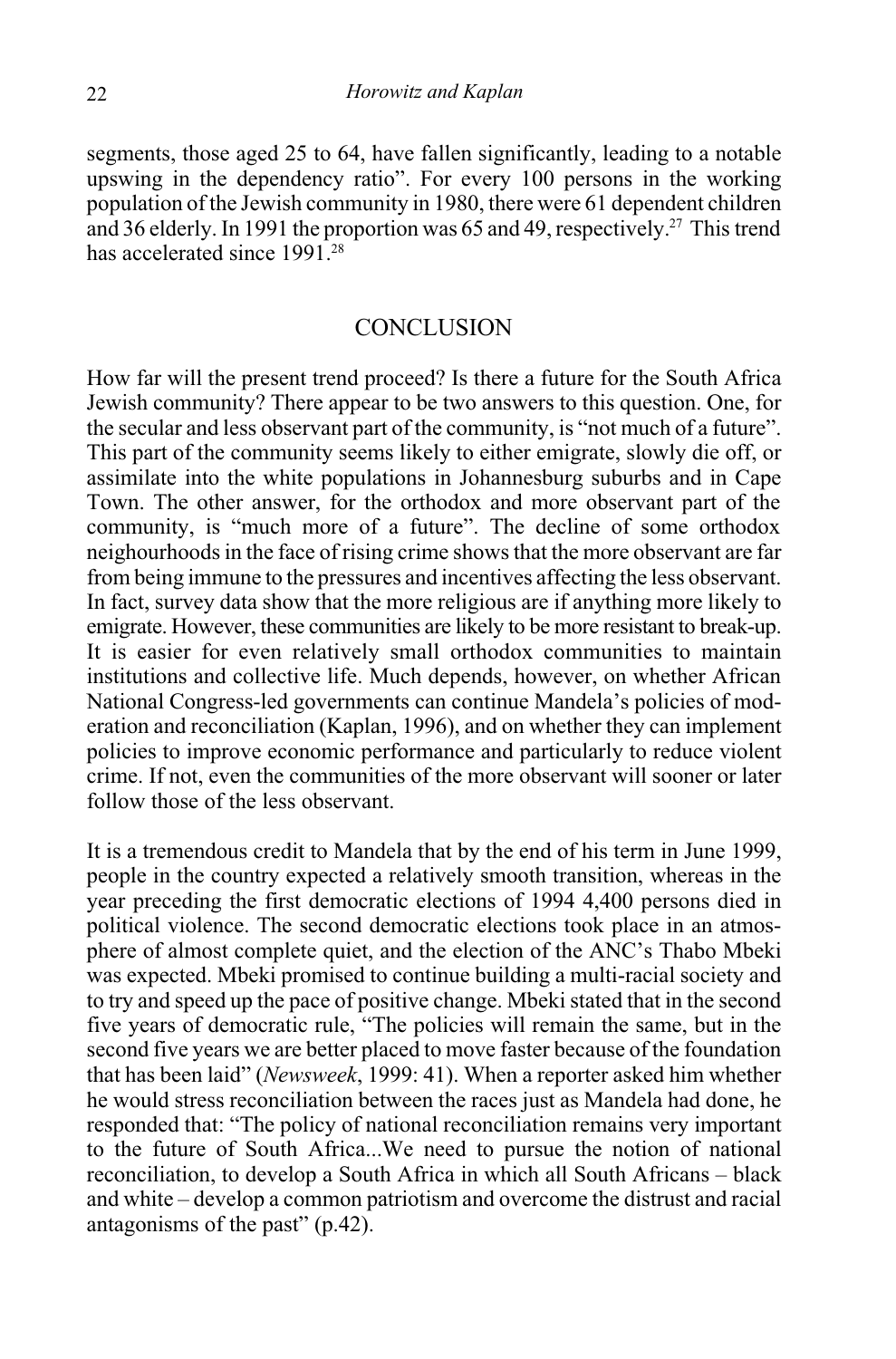The government and many South African Jewish leaders often attempt to conceal or deny information that most regard as bad news. For example, the government refuses to make available detailed information on violent crime rates before 1994, making comparisons with the apartheid period difficult. The official justification of this policy is that a number of autonomous black regions with severe crime problems were not included in apartheid-era statistics, and therefore making available such statistics would cast post-apartheid South Africa in an artificially negative light. But it is hard to see why apartheid-era statistics cannot be provided along with post-apartheid statistics for comparable geographic areas. The government appears to be trying to hide bad news. If it is not, then its restrictions are artificially fanning the worries of a white population that feels besieged by violent crime.

Jewish communal institutions, in particular the South African Jewish Board of Deputies, have persistently tried to counter the perception that Jews are emigrating at higher rates than other white groups (*Australian Jewish News*, 1994: 21; Harris, 1997; South African Jewish Times, 1996a: 2; South African Jewish Times, 1996b: 7). The SAJBD feels it has an obligation to try and prevent a sense of panic from taking over the Jewish community. For example, in response to a 1995 article about the large number of Jews emigrating from South Africa to Australia, Marlene Bethlehem, National Chairperson of the SAJBD, wrote, We feel this [article] highlights the impression that only or mainly people of the Jewish faith are leaving South Africa at this time. Given that Jews make up only  $0.25$  per cent of the population – and only 2 per cent of the white segment,' this is a false impression. We are disappointed that your article reinforces it as if Jewish South Africans were less eager and involved in helping to build the new South Africa" (Friendly Independent, 1995: 11). Bethlehem went on to say that while it is true that some people are leaving the country and that some are of the Jewish faith, Jews are not a majority of the emigrants, and "our statistics show that they are not a majority among Jewish South Africans". But Bethlehem does not deny that Jews are over-represented in the group emigrating. In other words, Jews are emigrating at a faster rate than other white groups. Like the government, the Board appears to be making an effort to conceal bad news. The Board's policy has been not to release data on any research conducted on emigration.

The extent to which South African Jews will do as Mandela, Mbeki and their own community leaders implore is not yet clear. However, such noble sentiments are not in themselves likely to have a significant impact. The 1998 KC/IJPR Survey documents a rather depressing situation. Twenty-seven per cent of respondents were very or fairly likely to emigrate in the next five years. Sixtyfive per cent disagree that, "The quality of my life will improve over the next five years" (13 per cent agree, 19 per cent neither agreed nor disagreed). Eighty-seven per cent agreed that, "It is likely that most Jews under the age of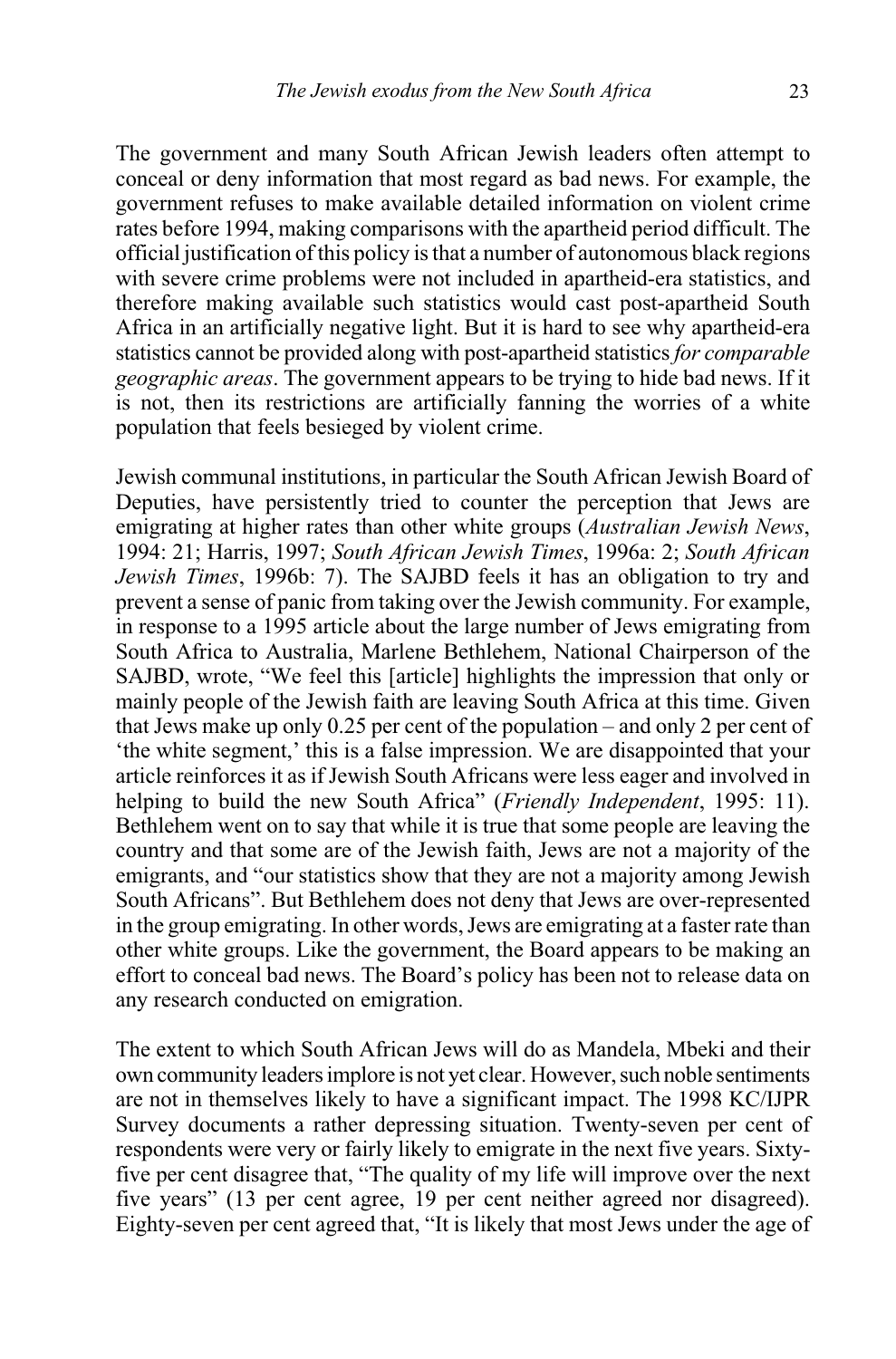30 years do not see a future for themselves in South Africa" (5 per cent disagreed, 8 per cent neither agreed nor disagreed). Sixty-one per cent disagreed that, "There will still be a substantial Jewish community in South Africa in 20 years" (22 per cent agreed, 17 per cent neither agreed nor disagreed) (Kosmin et al., 1999: 3, 20-21, 25).

Present trends will not change unless there is some change in the objective factors driving them. Right now, the Jewish population is shrinking rapidly under the impact of high crime rates and uninspiring economic prospects. High violent crime rates in particular appear to be decimating the less observant communities. The relative resilience of the more observant communities is at present the chief source of hope for the future of the Jewish community in South Africa. But more observant Jews appear to be emigrating at an even higher rate.

#### **NOTES**

- 1. A summary of the 1998 Survey results is given by Kosmin et al. (1999). We thank Dr Milton Shain, Director of the Kaplan Centre for Jewish Studies at the University of Cape Town, for making the survey questionnaire and data available to us. The Survey is based on a random sample of 1,000 Jewish adults.
- 2. World Jewish Congress Report, 24 November 1995.
- 3. For details on data and estimates through 1991, see Dubb, 1994. For low and high 1996/98 estimates calculated analogously to those of Dubb for 1991, we thank David Saks, Senior Researcher, South African Jewish Board of Deputies. Personal communication, 26 March 1999. See also the discussions in Dubb and Shain, 1993: 332-3, and Shain, 1999: 417-418.
- 4. The Central Statistics Service (CSS) maintains official records on emigration, but their migration statistics do not indicate religious affiliation. In addition, CSS statistics are based on forms filled out by emigrants close to their time of departure, and not everyone necessarily tells the truth. Personal correspondence, Steven Friedman, Director, Centre for Policy Studies, 6 October 1998.
- 5. Marlene Bethlehem, conference speech, August 1998; Jerusalem Report, 1999: 31.
- 6. See note 2.
- 7. Dubb, 1994: 16-9; personal correspondence, Marcus Arkin, 23-24 September 1998.
- 8. See note 2.
- 9. IUA/UCF records for 1997-8, provided by David Saks; Anthony Arkin, interview, 17 July 1998. The 1998 survey results of Kosmin et al. (1999: 25) show that the trend of increasing popularity of Australia is continuing.
- 10. The gap is still smaller if the generous benefits provided by Israel to new immigrants are taken into account.
- 11. Isadore Rubenstein, personal correspondence, 8 October 1998.
- 12. Aliyah emissary Asher Cailingold explained that not all of these Jews wanted to emigrate to Israel. Most hoped to move to Australia, Canada, or the US, and also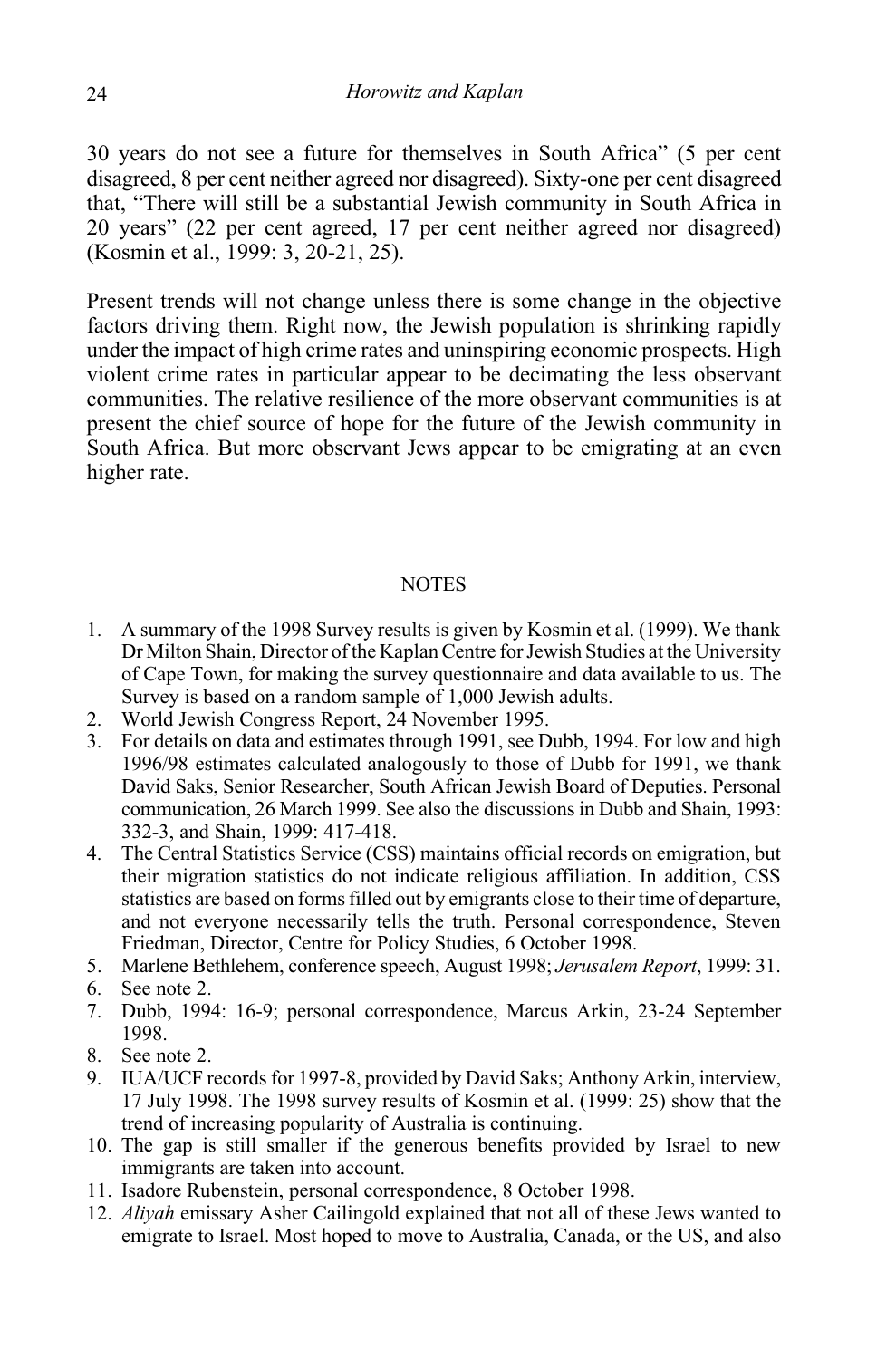wanted to know if Israel could help if they needed to leave South Africa in a great hurry. Others wanted to protect themselves by acquiring an Israeli passport, without actually going to live in Israel. Cailingold estimated that about one in three of the South African Jews he had interviewed during that period had an immigration date in mind. "The other two," he said, "are taking out an insurance policy".

- 13. Cyril Saxe, interview, 16 July 1996.
- 14. Moshe Silverhaft, Rabbi to Country Communities, interview, 15 July 1998.
- 15. Dubb, 1994: 38-9; Marcus Arkin, personal interview, 24 September 1998.
- 16. David Saks, personal correspondence, 2 May 1998.
- 17. Cyril K. Harris, personal correspondence, 6 May 1998.
- 18. Real GDP data are available from Government of South Africa, 1999. Since 1970, South Africa has experienced healthy but volatile rates of growth. The performance since 1994 is broadly similar, and it is too early to say whether significant differences in long-term growth rates will emerge.
- 19. An analogy would be Asians in the US. As long as they are lumped with the "white" population, Asians are much less affected by affirmative action policies aimed at increasing representation of blacks and Hispanics.
- 20. The other survey choices offered specifically to explain plans to emigrate do not generally distinguish clearly among the other motives considered here. Fifteen per cent listed reunification with family as their primary motive, 15 per cent worried about the future of South Africa, and 9 per cent the education of their children. Only 6.4 per cent mentioned career benefits as their primarily motive, and 0.9 per cent cited a desire to escape the consequences of South Africa's affirmative action policies. In a separate question, the sample listed police and law enforcement as the most important fiscal priority for the South African government.
- 21. Murder rates are estimated to have doubled in the last ten years.
- 22. Australian Department of Immigration and Multicultural Affairs, 1999; Barr Welsby, Immigration Counselor of the Australian government, personal correspondence, 25 July 1999.
- 23. We also tried some dichotomous measures of religiosity purchasing only kosher meat and separating meat and milk in the home, and observing Sabbath restrictions on driving and travelling. The positive relations with intention to emigrate are similar to that for the three-level Jewish religiosity measure – although the more orthodox Sabbath observers are somewhat less likely to emigrate than the larger group obeying the dietary laws.
- 24. We thank an anonymous reviewer for suggesting that we examine this relationship more explicitly.
- 25. In a speech to the South African Jewish Board of Deputies in April 1999, the wellknown demographer Barry Kosmin told the South African Jewish leaders, You are the super-Jews of the world".
- 26. Anthony Arkin, personal correspondence, 17 July 1998. See also the discussions in Shain, 1998: 405-6, and Shain, 1999: 418-9.
- 27. Marcus Arkin, 1996: 2, 4; Marcus Arkin, personal correspondence, 24 September 1998.
- 28. The declining Jewish community has already forced communal organizations to downsize or merge. Many individuals and organizations have resisted consolidation of unnecessarily duplicated organizations, activities and budgets. The Durban Jewish newspaper, Hashalom, printed a front-page editorial encouraging people to accept the necessity of mergers and downsizing (JBN, 1996: 1).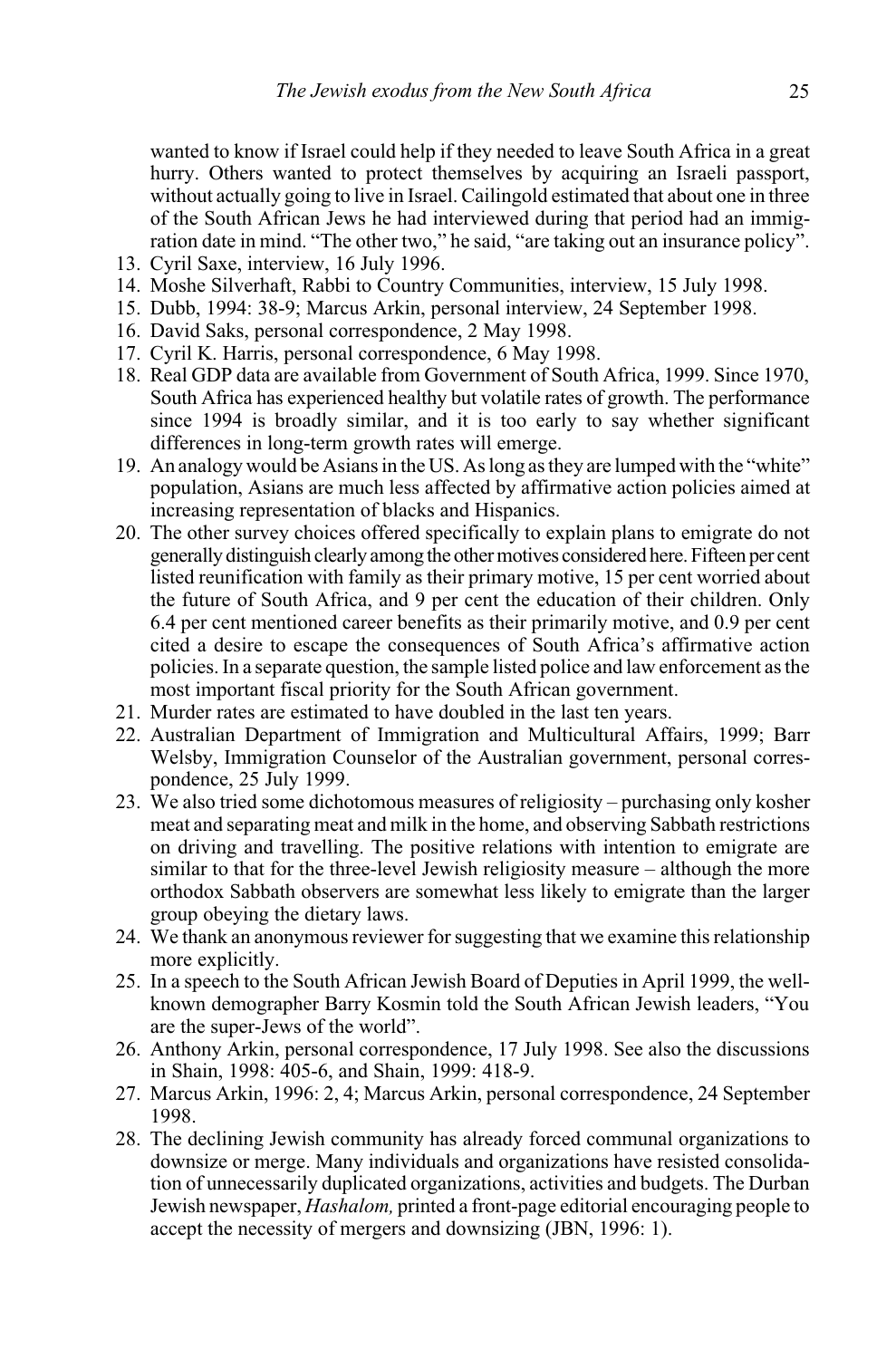#### REFERENCES

Argus

1995 Gauteng drivers at gun point crisis", 13 December: 12.

Arkin, M.

- 1996 "How I see South Africa in the year 2000: or, don't shoot the messenger", Hashalom, 1(5): 1-12.
- Arkin, M. (Ed.)
	- 1984 South African Jewry  $-A$  Contemporary Survey, Oxford University Press, Cape Town.
- Australian Department of Immigration and Multicultural Affairs

1999 "Immigration, the fact", http://www.immi.giv.au/package/keyfacts.htm. Australian Jewish News

1994 "Fewer Jews now leaving", 4 November: 21.

Belling, S.

1998 "Soaring crime spurs Jews' flight from South Africa", San Francisco Jewish Bulletin, 1 May: 26.

Dubb, A.A.

1994 The Jewish Population of South Africa: The 1991 Sociodemographic Survey, Kaplan Centre of Jewish Studies and Research, University of Cape Town.

Dubb, A.A., and M. Shain<br>1993 "South Africa".

"South Africa", American Jewish Yearbook, 93: 329-338.

Economist

1997 "South Africa: the end of the miracle?", 13 December: 17.

1998 "Merging the First and Third worlds", 2 May: 42.

Elazar, D.J.<br>1989 *F* 

- People and Polity: The Organizational Dynamics of World Jewry, Wayne State University Press, Detroit.
- Elazar, D.J., and P. Medding
	- 1983 Jewish Communities in Frontier Societies: Argentina, Australia, and South Africa, Holmes and Meier, New York.

Forward

1998 "Letter to the Editor", 10 July: 60.

Friendly Independent

1995 "Letter to the Editor", 17 December: 11.

Government of South Africa

1999 Statistics South Africa, http://www.statssa.gov.za.

Harris, C.K.

1997 T.R.C. Religious Community Hearings: Oral Submission by Chief Rabbi C K Harris on TRC: 18/11/1997 and Questions and Answers that Followed, Truth and Reconciliation Committee, Johannesburg.

Herrman, L.

- 1935 A History of the Jews in South Africa, South African Jewish Board of Deputies, Johannesburg.
- 1941 The Cape Town Hebrew Congregation 1841–1941: A Centenary History, Cape Town.

Hirschowitz, R., et al.

<sup>1998</sup> Victims of Crime Survey, Statistics South Africa, Pretoria.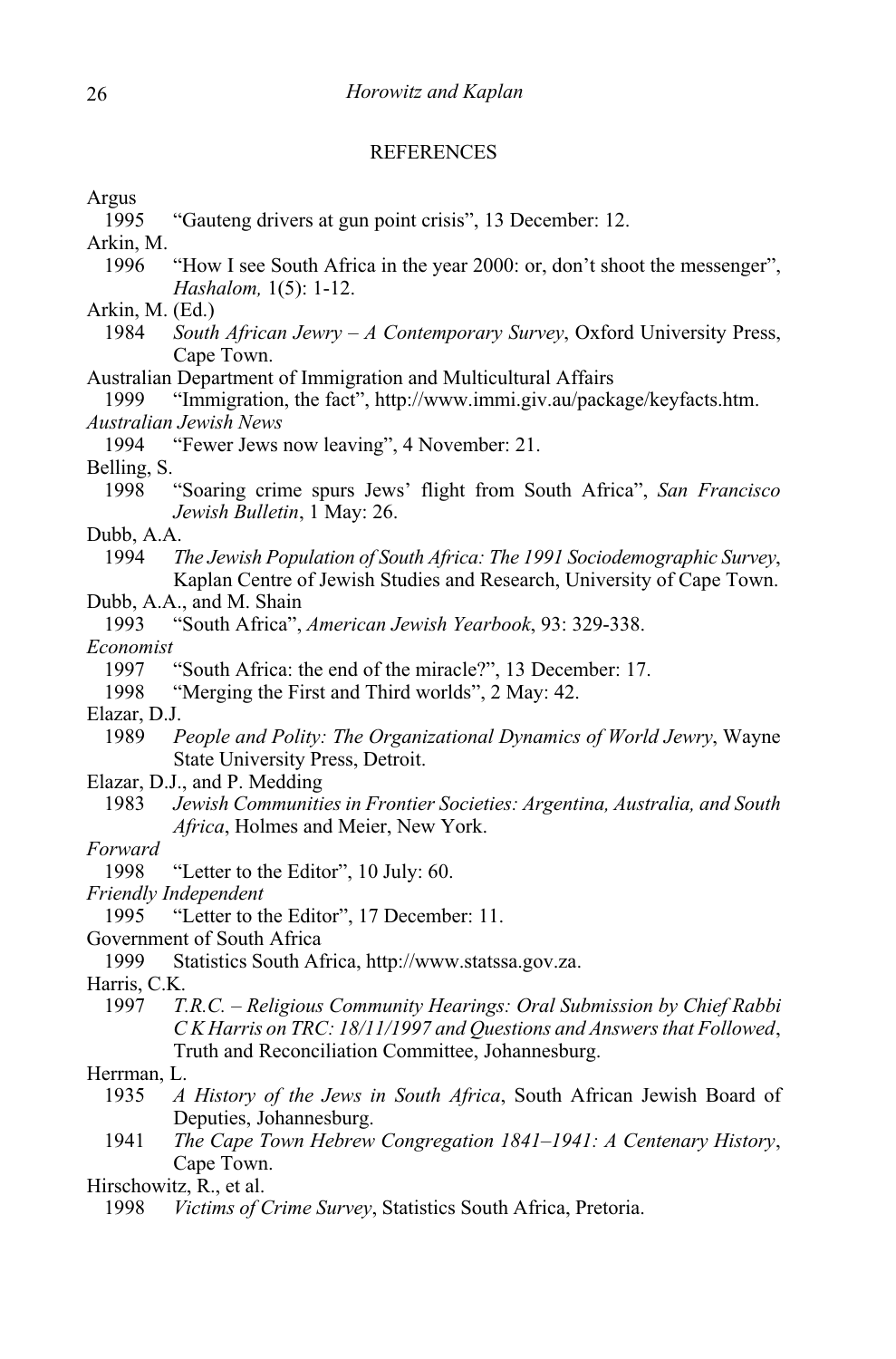- JBN [author identified only with initials]
	- 1996 "Rationalise to survive", *Hashalom*, 1(5): 1.
- Jerusalem Report
	- 1994 "Troubles spur rise in South African Aliyah", 21 April: 6.
	- 1997 "A brew to bottle despair", 13 November: 62-64.
	- 1999 "Voting with their feet," 7 June: 31.
- Jewish Report
- 1998 "Young Jews to stay or not to stay", 17-24 July: 13.

Johannesburg Citizen

1998 "Rand is on the ropes again", 16 June: 1.

Kaplan, D.E.

1996 "Judaism and the Jewish community in the New South Africa", Judaism, 45(3): 350-360.

Kosmin, B.A., et al.

1999 Jews of the 'New South Africa': Highlights of the 1998 National Survey of South African Jews, Institute for Jewish Policy Research, London.

Newsweek<br>1999

- "We need reconciliation", [interview with Thabo Mbeki], 14 June: 41-42. Saron, G.
	- 1965 "The making of South African Jewry", in L. Feldberg, South African Jewry 1965: A Survey of the Jewish Community, its Contributions to South Africa and Who's Who of Leading Personalities, Johannesburg: 10-11.
- Saron, G., and L. Hotz (Eds)
- 1956 The Jews in South Africa, Oxford University Press, Cape Town.

Shain, M.

- 1998 "South Africa", American Jewish Yearbook, 98: 398-411.
- 1999 "South Africa", American Jewish Yearbook, 99: 411-423.

Shimoni, G.

- 1980 Jews and Zionism: The South African Experience, 1910-1967, Oxford University Press, Cape Town.
- 1988 "South African Jews and the apartheid crisis", American Jewish Yearbook, 88: 3-58.

Shuval, J.T.

1998 "Migration to Israel: the mythology of 'uniqueness'", *International Mig*ration, 36(1): 3-27.

South African Jewish Times

1995 "The plight of the desperate in South Africa's crime capital", 30 June: 7.

1996a "South African Jewry, alive and well", 26 January: 2.

1996b "Leissner, leader of vision to be honoured", 9 February: 7.

Sunday Independent

- 1995 "Flight SA280 leaves tonight carrying another 30 sad South Africans away forever", 10 December: 1.
- US News and World Report
- 1995 "The world's most murderous country", 21 August: 44.

World Bank

1997 World Development Report 1997: The State in a Changing World, Oxford University Press, New York.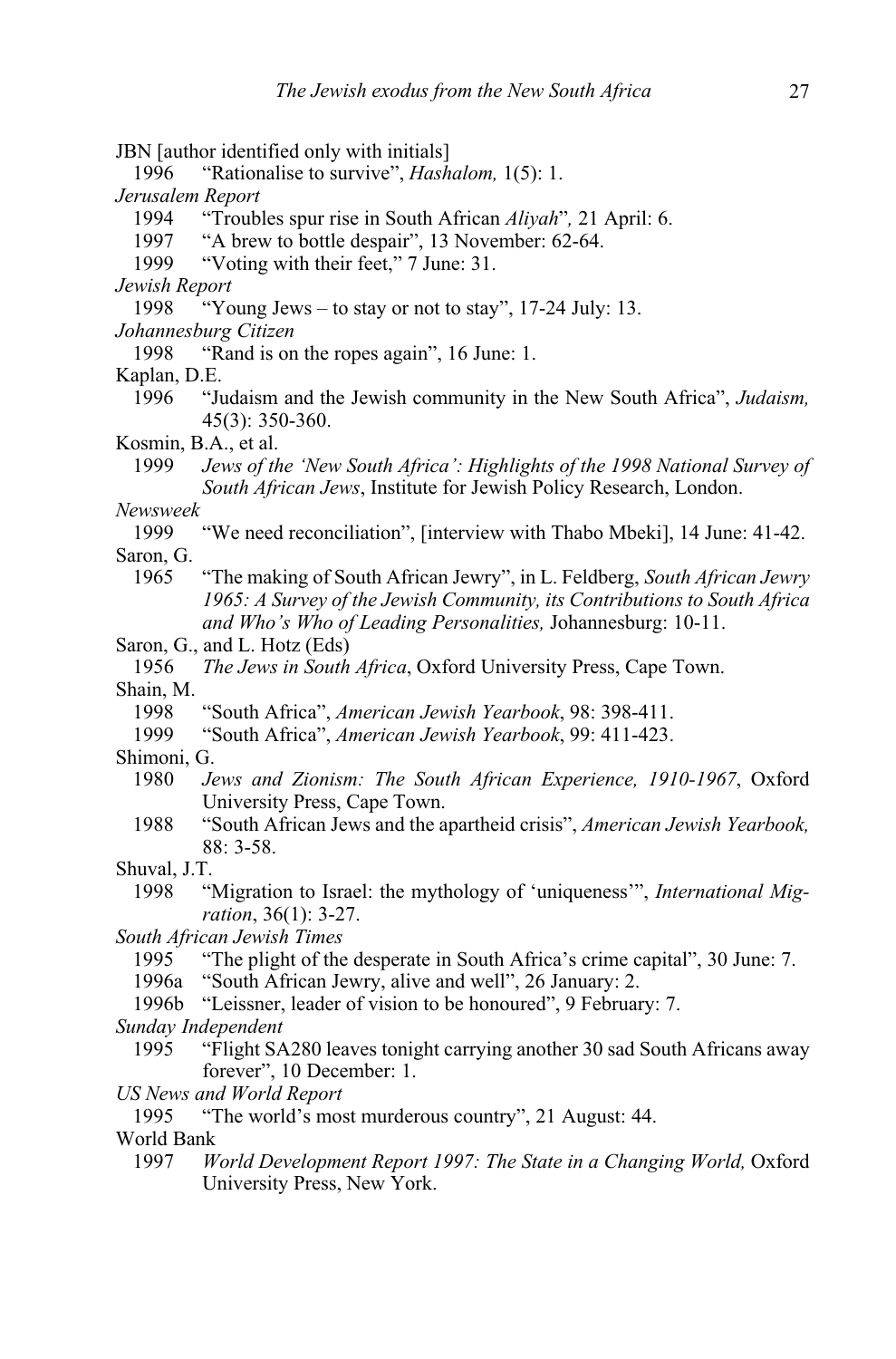# FIGURE 1





Source: Dubb, 1994; Saks, 1999. "High" and "low" refer to different methods of estimating 1991 and 1996/1998 populations.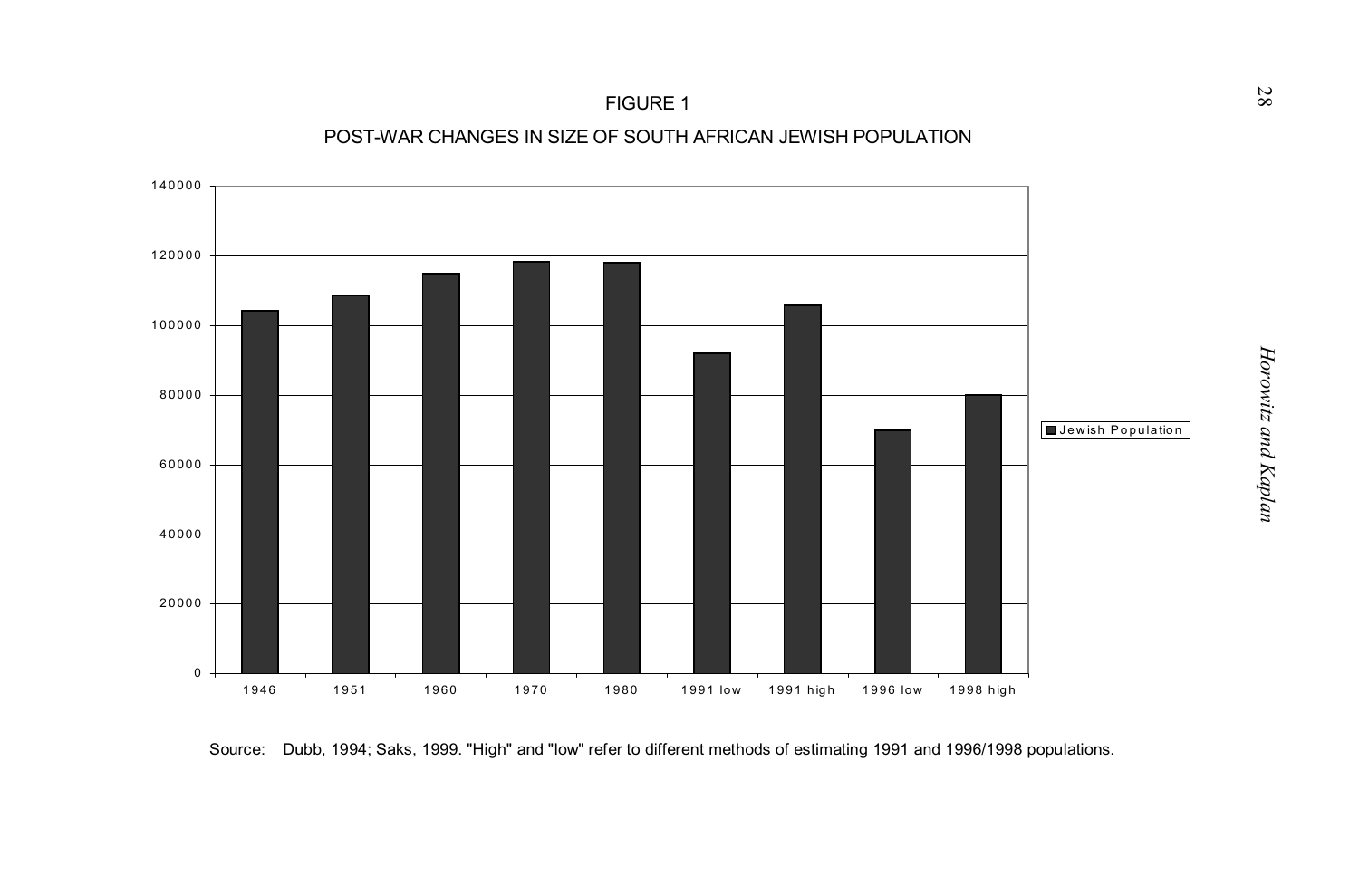# FIGURE 2

#### ANNUAL PER CENT RATE OF CHANGE OF SOUTH AFRICAN JEWISH POPULATION



#### Source: Annual rate of change in 1970-1980 was -0.02 per cent.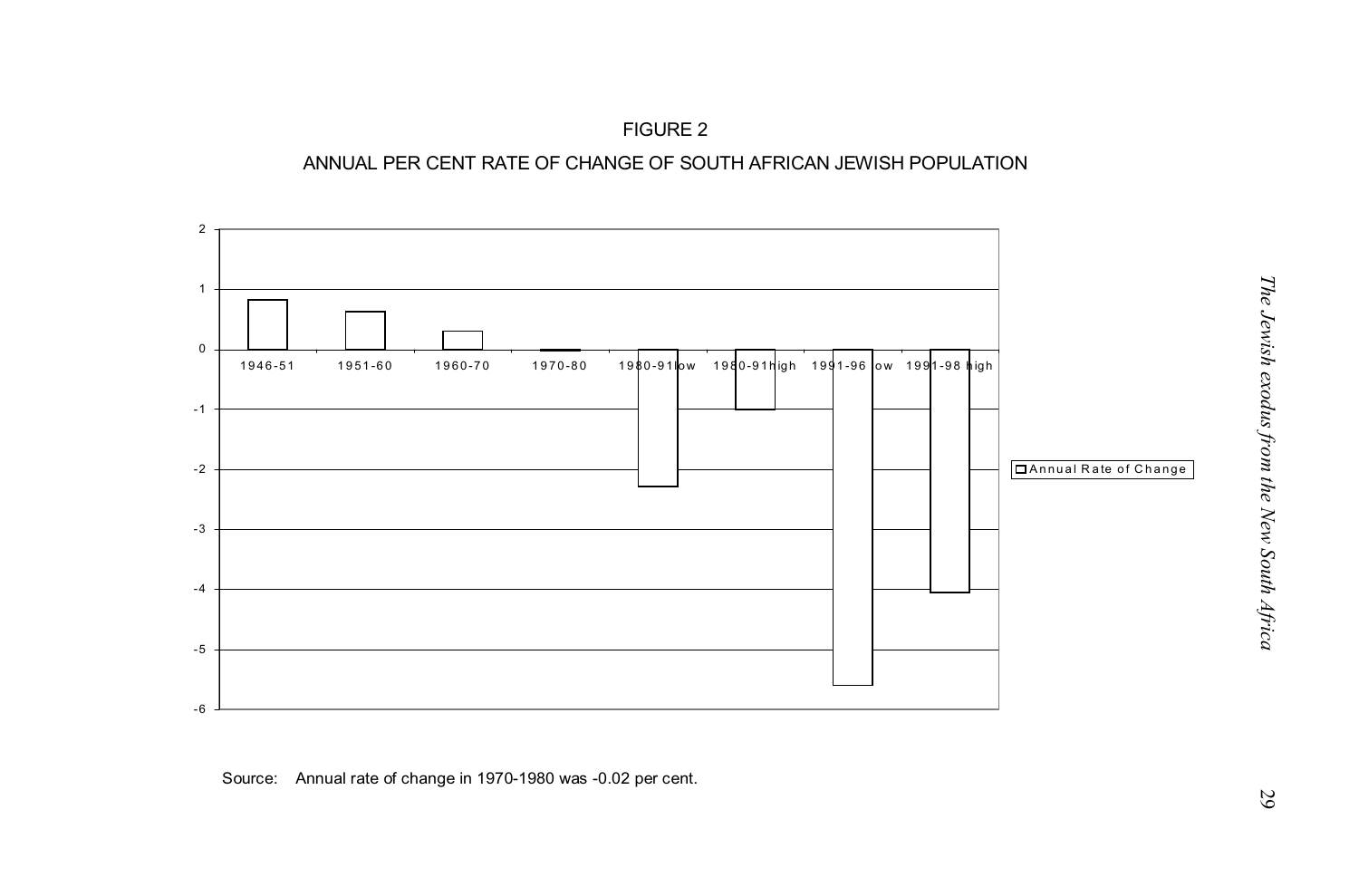# TABLE 1

|                 | Model 1                | Model 2               | Model 3                | Model 4               |
|-----------------|------------------------|-----------------------|------------------------|-----------------------|
| Economy         | $-0.017$<br>(0.106)    | $-0.001$<br>(0.019)   | 0.059<br>(0.101)       | 0.011<br>(0.019)      |
| <b>Politics</b> | 0.058<br>(0.095)       | 0.010<br>(0.018)      | 0.136<br>(0.090)       | 0.027<br>(0.017)      |
| Personal safety | $0.284**$<br>(0.120)   | $0.044**$<br>(0.020)  | $0.347***$<br>(0.117)  | $0.057***$<br>(0.020) |
| Personal future | $0.426***$<br>(0.084)  | $0.077***$<br>(0.015) |                        |                       |
| Jewish future   | $-0.122$<br>(0.107)    | $-0.022$<br>(0.020)   |                        |                       |
| Constant        | $-3.839***$<br>(0.686) | $-0.204*$<br>(0.116)  | $-3.363***$<br>(0.574) | $-0.134$<br>(0.096)   |
| Log likelihood  | $-530.905$             |                       | $-558.550$             |                       |
| $R^2$           |                        | 0.054                 |                        | 0.022                 |
| Adjusted $R^2$  |                        | 0.049                 |                        | 0.019                 |
| F               |                        | 10.718***             |                        | $7.217***$            |
| N               | 941                    | 941                   | 968                    | 968                   |

## RELATIONS BETWEEN INTENTION TO EMIGRATE AND ATTITUDES TOWARDS ONE'S ENVIRONMENT

\*\*\* p <.01; \*\* p <.05; \* p <.10.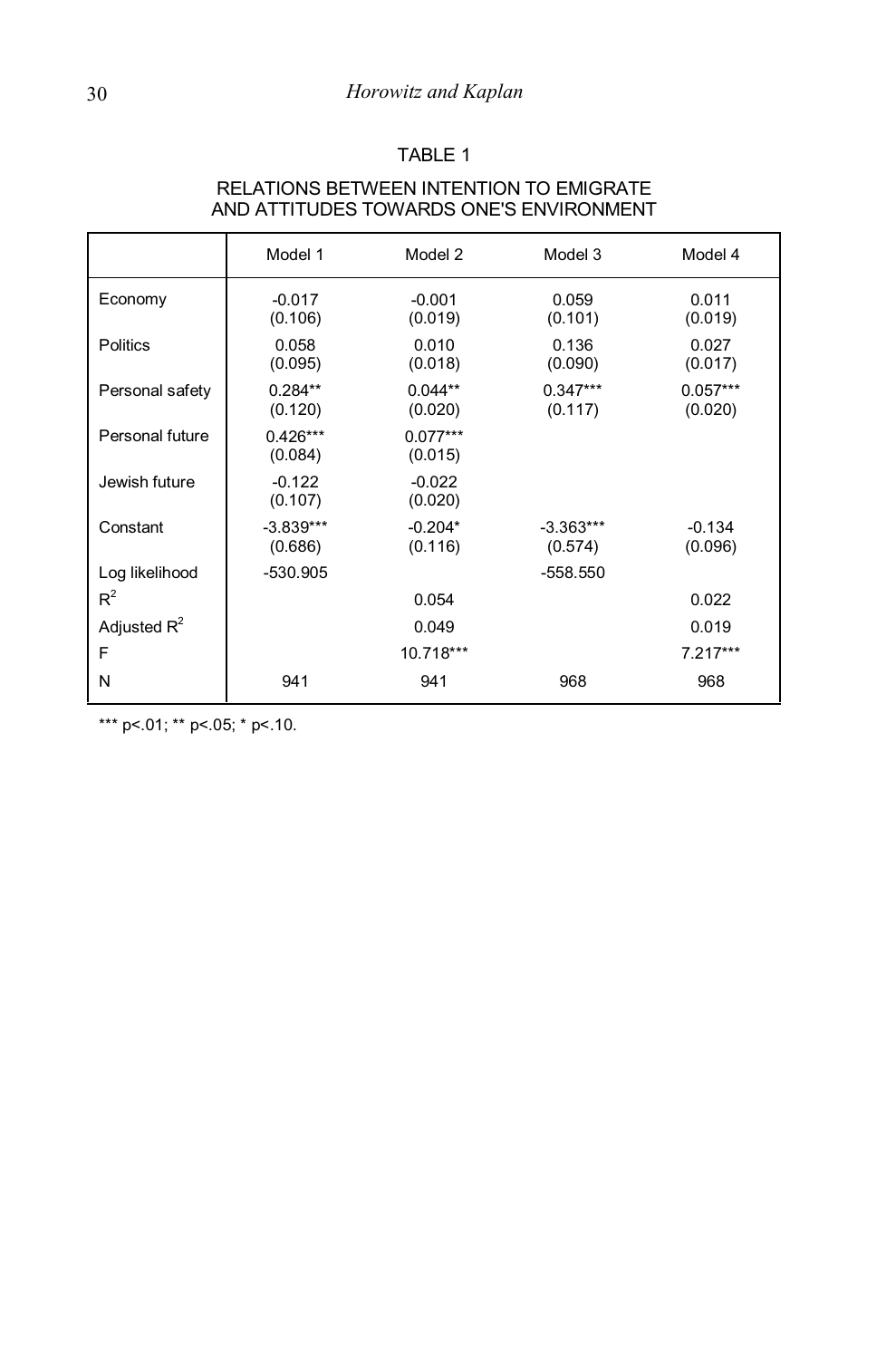# TABLE 2

| RELATIONS BETWEEN INTENTION TO EMIGRATE |
|-----------------------------------------|
| AND DEMOGRAPHIC CHARACTERISTICS         |

|                    | Model 5                | Model 6                |
|--------------------|------------------------|------------------------|
| Age                | $-0.048***$<br>(0.006) | $-0.008***$<br>(0.001) |
| Education          | 0.051<br>(0.051)       | 0.008<br>(0.009)       |
| Jewish Religiosity | 0.107<br>(0.124)       | 0.020<br>(0.022)       |
| Occupation         | 0.051<br>(0.043)       | 0.009<br>(0.008)       |
| Constant           | 0.585<br>(0.440)       | $0.549***$<br>(0.077)  |
| Log likelihood     | -465.867               |                        |
| $R^2$              |                        | 0.097                  |
| Adjusted $R^2$     |                        | 0.093                  |
| F                  |                        | 24.011***              |
| N                  | 900                    | 900                    |

\*\*\* p <.01; \*\* p <.05; \* p <.10.